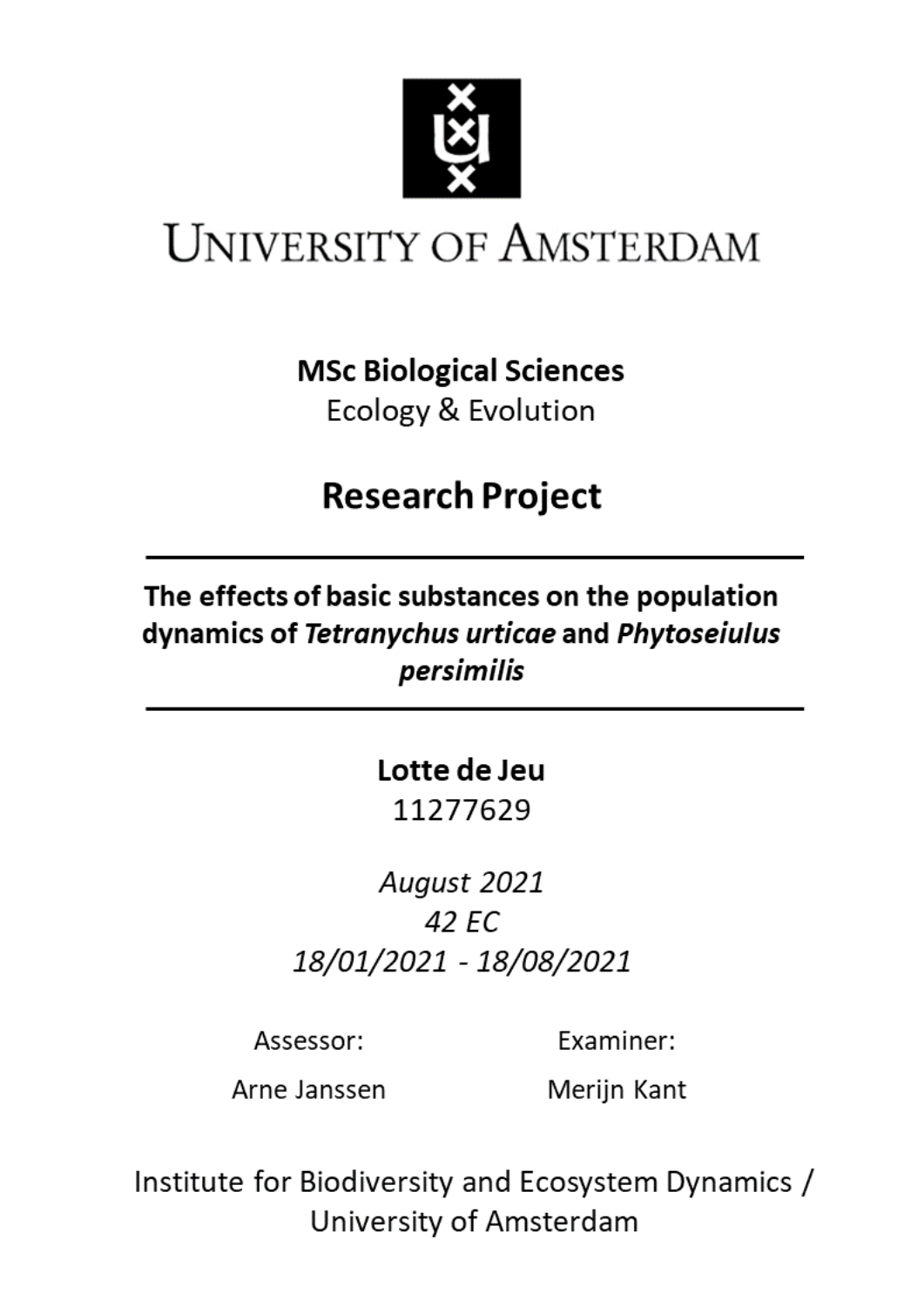Abstract - Pest species destroy large numbers of agricultural crops each year and to protect their crops, growers use chemical pesticides. However, chemical pesticides can lead to the death of essential non-target organisms like predators of the pest species. Alternative crop protection strategies like biological control agents and biological pesticides are needed and becoming more popular. The problem is finding new targeted biological pesticides that control pests without affecting their predators. Basic substances are substances that are allowed to be used in organic agriculture by the European Commission and can potentially help protect plants against pests. This study investigated how three basic substances (cow milk, chitosan hydrochloride and stinging nettle extract) affect the survival of the pest *Tetranychus urticae* and its natural enemy *Phytoseiulus persimilis* and assessed how this would affect their population dynamic. We found that chitosan hydrochloride (1% v/v) and stinging nettle extract (3% v/v) had no effect on *T. urticae* and *P. persimilis* in their tested concentrations. Directly spraying cow milk was found to lower the survival of both *T. urticae* and *P. persimilis*. However, in a population dynamic experiment cow milk was not able to reduce the number of *T. urticae*. In conclusion, when predators experience a double negative effect of an increased death rate and less prey, the use of biological pesticide will be ineffective, since the prey can increase in numbers.

## *Introduction*

## **Chemical pesticides**

Agricultural crops face daily challenges like pests, diseases, and other environmental stresses. As a consequence, large amounts of crops are destroyed each year due to these factors (Oerke, 2006; Oerke & Dehne, 2004). To be able to reduce the damage of agricultural pests on crops, it is important to understand the dynamics of their populations. It is possible to estimate the moment that action is required by looking at how pest populations grow and fluctuate. To control pests in agriculture, multiple techniques have been developed, some of which are more environmentally friendly than others.

One way to control pests in agriculture is by using chemical pesticides, this is often a quick, easy, and cheap option to protect crops against many pests and diseases. However, intensive use of pesticides can lead to intense ecological damage through their toxic characteristics (Guedes *et al.*, 2016). Chemical pesticides have been excessively sprayed and many species are developing resistance to pesticides (Bass & Jones, 2018). Moreover, due to this excessive spraying in the past and present, current toxin levels in the environment are dangerously high (Silva *et al.*, 2019). Additionally, there is the problem of pest resurgence. Here, the pest population density suddenly increases after being treated with pesticides and reaches a higher abundance than non-treated pest populations (Hardin *et al.*, 1995).

Chemical pesticides can lead to dangers for essential non-target organisms. Therefore, testing these products before widespread use is of vital importance. For every chemical pesticide that is used in agriculture, multiple toxicity tests were performed to examine the potential danger of the chemical (OECD, 2021). However, these tests focus mainly on how single substances affect mortality or growth of individual organisms (Topping *et al.*, 2020). Chemical pesticides can be very persistent and can accumulate in the environment, where they are dangerous, even in low concentrations. Moreover, these toxicity tests are focused on the effects on individuals and less on the dynamics of populations leading to possible pest resurgence events. The dynamics of a prey or predator population can significantly change when the population density of one of the species changes. The study by Janssen and Van Rijn (2021) shows that negative effects of the pesticide on predators are likely the cause of pest resurgence. They show that the pesticides often have no effect on pest densities when predators are also affected by the pesticide. Although chemical pesticides are often easy to use, intensive spraying can have substantial consequences on population dynamics and the environment.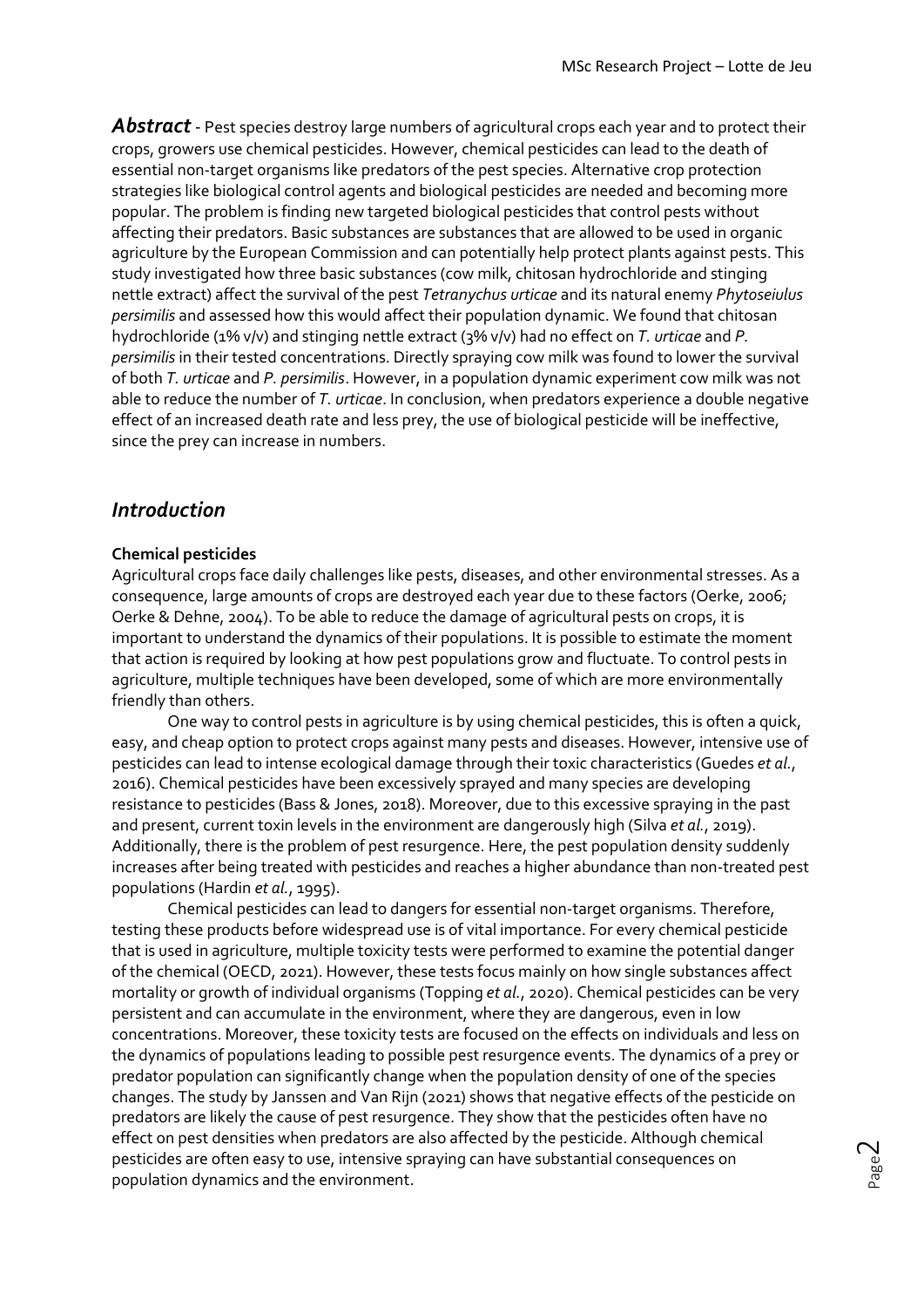## **Population dynamics**

Besides reducing the density of pest organisms, it is also possible that the dynamics of other species (like natural enemies) are affected by (bio)pesticides, which can cause new problems. For example, if a pesticide is used to control the population of a certain species and it has a non-target effect on its natural enemy, the prey population can then increase in density and become a pest. If pesticides affect both the predator and prey, the predator will experience a double negative effect according to existing models. To give an example, predator-prey dynamics can be described by the Lotka-Volterra equations (Lotka, 1910), where one represents the prey  $x(t)$  and the other the predator  $y(t)$  densities (see equations 1 and 2).  $ax(t)$  and  $-yy(t)$  describe the natural growth of prey and death of predator respectively. Predation of the pest is dependent on the predation rate of the predators ( $\beta$ ) as well as the density of both the predator and pest ( $x(t) \cdot y(t)$ ), assuming a "random" chance that a predator and pest individual meet. Growth of the predator is depending on predation rate of the predators ( $\delta$ ) as well as the density of both the predators and pests ( $x(t)$  ∙  $y(t)$ ).

$$
(1)\frac{dx(t)}{dt} = \alpha x(t) - \beta x(t)y(t)
$$

$$
(2)\frac{dy(t)}{dt} = -\gamma y(t) + \delta x(t)y(t)
$$

The long-term average densities of predators and prey can be estimated by calculating equilibria of these differential equations, and the pest equilibrium density can be obtained from setting the predator equation equal to zero. This gives  $y^* = o$  or  $x^* = \gamma/\delta$ . When a pesticide is introduced that results in mortality of both predator and prey, the prey will die more (α decreases), but so will the predator (y). The higher mortality of the pest does not affect the pest equilibrium ( $x^*$ ), but the higher predator mortality ( $\gamma$ ) results in a higher pest equilibrium ( $x^*$  increases with  $\gamma$ ). Because the density of the pest increases when the predator is sensitive to the pesticide, spraying with these compounds might not result in decreases in pest densities. This leads to the need for alternative pest control methods that focus on reducing pest populations while leaving the predator populations unharmed.

## **Alternative pest control methods**

As apparent from the ecological disadvantages of pesticides, alternative protection strategies like biological control agents are needed and becoming more popular (Van Lenteren *et al.*, 2020). Van Lenteren *et al.* (2018) describes four types of biological control: classical, natural, augmentative and conservation biological control. Classical biological control was the first used biological control, which is why it is called classical. Classical biological control is that natural enemies are collected from other areas and released on the new invasive area of the pest, when a pest is invasive in a new area and there are no predators yet present. Here, natural enemies are released once and often result in permanent control of the pest (Hajek & Delalibera, 2010). With natural biological control, the pest organisms are controlled by enemies that are already occurring naturally (Abdel-Baky & Abdel-Salam, 2003). This control method takes place without human interference. Augmentative biological control is the release of large numbers of natural enemies and can be divided into two types, inoculative and inundative (Eilenberg *et al.*, 2001). Inoculative biological control agents have control over the pest for a long time but not forever, for example for species with a longer generation time (Pickett & Gilstrap, 1986). Inundative biological control agents are not expected to have a long or permanent control over the pest, as for species with a short generation time (Eilenberg *et al.*, 2000). Lastly, conservation biocontrol consists of changing the environment in a way that promotes crop protection by natural enemies. This is done by making the environment less appealing for pests and more attractive for natural enemies (Landis *et al.*, 2000).

Additionally to using biological control agents and chemical pesticides, more environmentally-safe pesticides are now being developed and used (Glare *et al.*, 2012; Gupta &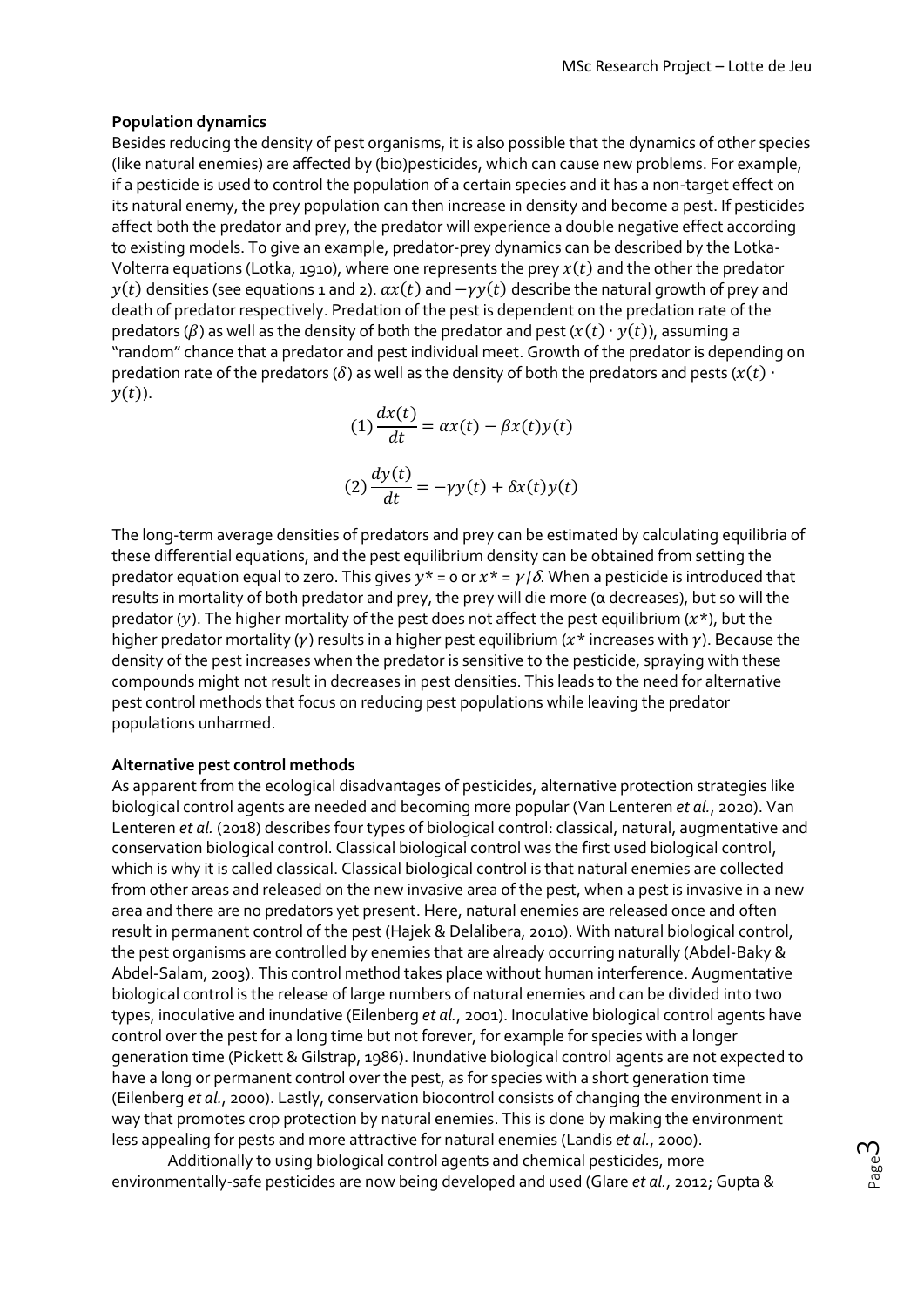Dikshit, 2010). These biological pesticides (biopesticides) consist of substances that are extracted from organic material and are not heavily altered. Biopesticides are biodegradable, less toxic, and often more targeted on specific species, which means that they are less harmful than chemical pesticides. There are numerous biopesticides known that protect plants through different modes of action (Copping & Menn, 2000). Due to their targeted working, it is important to find and develop a large array of biopesticides. Even though a large amount of research is already taking place in the field of biopesticides, there is a missing link between scientific research and manufacturers (Pavela & Benelli, 2016). In order to develop new biopesticides, they need to be screened for safety and toxicity and they need to meet the EU regulations. It is important to keep in mind that, even though biopesticides are not synthetically created chemicals, substances can still form dangers at high concentrations.

## **The potential of basic substances as biopesticides**

The EU regulation of 2009 may provide a solution to increase the use of biopesticides with the added category of compounds called "basic substances" (EC No 1107/2009, Article 23). Basic substances are substances selected by the European Commission that can be found in nature, such as extracts from plants and other organisms, and which are already used in the food (supplement) industry. These selected substances are already classified as not harmful for organisms and the environment at specified concentrations, so it is much easier to be able to use them as plant protection products. Around 20 basic substances (including cow milk, chitosan hydrochloride and stinging nettle extract) have already been approved by the EU, however, their potential for crop protection is largely unknown. That is why screening of the basic substances against different targets is vital. The basic substances form a new route to be able to produce and use more biological pesticides.

## *Cow milk*

Cow milk is approved as basic substance and can be useful beyond consumption. For example, it can be used as medium to grow bacteria that are used against pests (Young, 1982). Moreover, milk itself has been found to also have some negative effects on pests. Cow milk can be an effective biopesticide against different fungi species, such as powdery mildews on pumpkins (Bettiol, 1999; Ferrandino & Smith, 2007). Milk can inhibit the growth of the fungi and is applied through foliar spraying of milk in concentrations up to 100%. The milk is sprayed on different plant stages and in different frequencies, depending on the plant species (EC No 1107/2009, Article 23). Milk has also been used as virucide by cleaning agricultural tools with milk that has a protein content of at least 3.5% (EC No 1107/2009, Article 23).

Ferrandino and Smith (2007) tested the effect of milk on fungi with both whole milk, skim milk and unprocessed milk. However, they found that the raw unprocessed milk caused problems while spraying and did not show a better effect against powdery mildew (*Podosphaera xanthii*) than pasteurized milk from a grocery store. Milk acts against fungi through different mechanisms. It can prevent fungi from germinating, and milk contains salts and amino acids that might help the plant to resist the fungi (Bettiol, 1999). Moreover, milk can alter the pH on the leaf surface. However, not only the buffering effect of milk is responsible for the control on powdery mildew, as substances with that same function show a lesser effect against fungi (Ferrandino & Smith, 2007). A lot of research on cow milk has so far been focused on fungi, and less research has been done on arthropods. Gupta *et al.* (2015) show that full milk caused a 94.4% mortality rate of spider mites on rose plants after 48 hours. They also found that cow milk had no significant effect on the mortality rate of predators, suggesting that cow milk is promising for pest control in combination with biological control.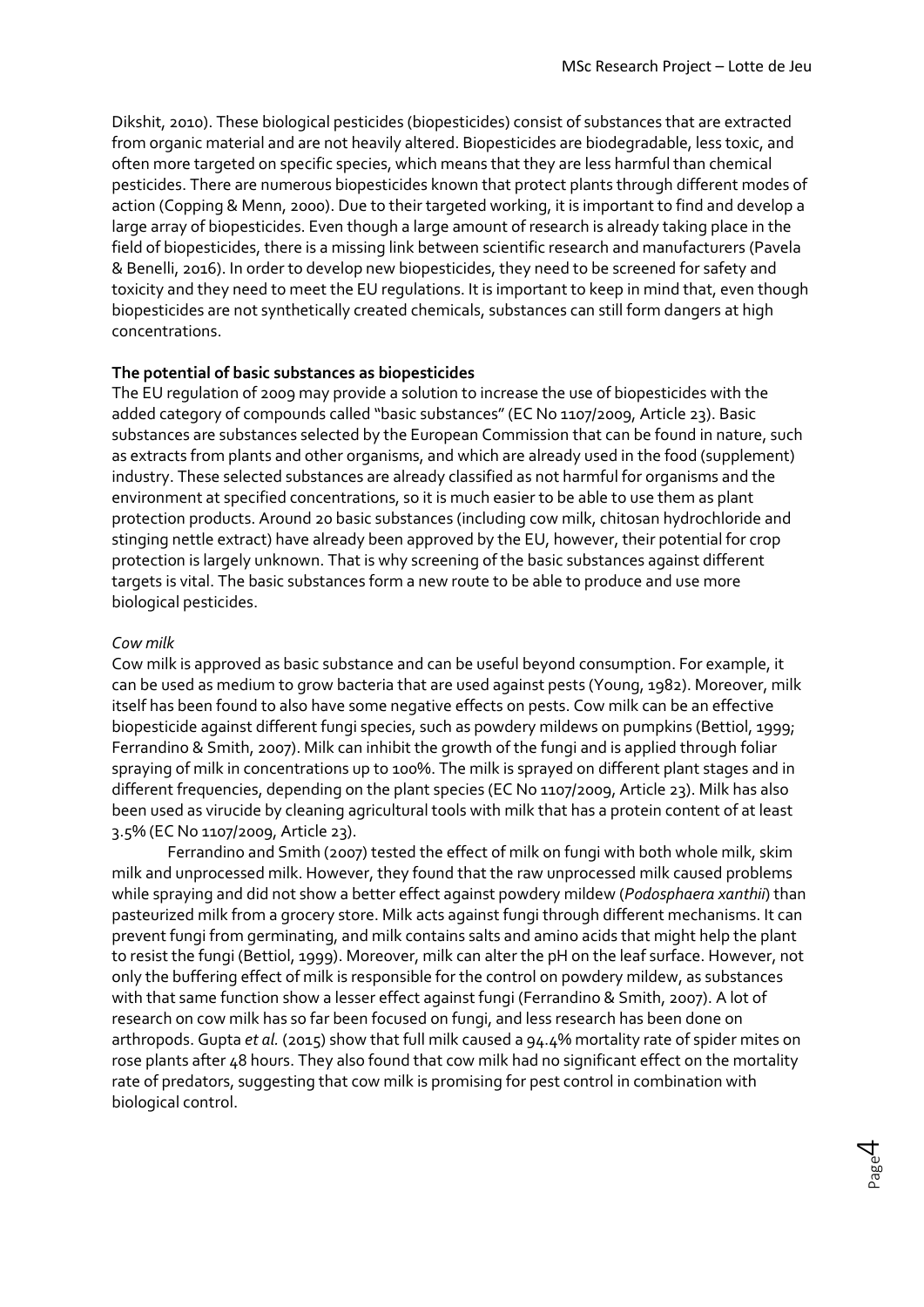## *Chitosan hydrochloride*

Chitosan hydrochloride is a biodegradable substance that is frequently used in many different products such as cosmetics and packaging material and in processes such as paper production (Srinivasa & Tharanathan, 2007). Chitosan is also used as medicine and it is found to have antimicrobial properties, which are most likely due to the positive charge of the molecules (Goy *et al.*, 2009). Chitosan is derived from chitin and is chemically very similar to cellulose. Chitin, the precursor of chitosan, can be extracted from microorganisms (i.e. cell wall of fungi) and animals such as insects and crustaceans (i.e. chitin exoskeletons). To acquire chitosan, chitin has to be deacetylated so the NHCOCH<sub>3</sub> group turns into a NH<sub>2</sub> group (Pusztahelyi, 2018).

Chitosan can also be used as a plant defence elicitor. Elicitors are substances that trigger the defence response of plants by activating downstream defence signalling cascades (Malik *et al.*, 2020). When chitosan gets in contact with the plant, it activates an induced systemic resistance. Consequently, transcription factors and defence responsive genes of the jasmonic acid (JA) and ethylene (ET) pathways are activated (Peian *et al.*, 2021). Upon activation of these pathways, the plant defence will be primed, resulting in a stronger and faster defence response upon herbivore feeding and infection by necrotrophic microorganism (Yan & Xie, 2015).

## *Stinging nettle extract*

*Urtica dioica* (stinging nettle) and *Urtica urens*(small nettle) are plants that are known to grow on nitrogen rich soils and are often seen as weeds. Nettles have trichomes that release compounds that cause irritation to the skin when touched (Whitney & Gibbs, 2006). Besides their nutritional value, stinging nettles can also be of value in agriculture and can be effective against fungi and aphids. Numerous fungal species seem to be inhibited in growth by stinging nettle extract (Tapwal *et al.*, 2011). Stinging nettle extract contains high concentrations of phenolics, which seem to be correlated with their antioxidant and antimicrobial functions (Maaroufi *et al.*, 2017). Besides fungi and insects, there has been some research on the effects of nettle extracts on mites. Dąbrowski and Seredyńska (2007) tested the effect of stinging nettle extract on *T. urticae* and found that stinging nettle concentrations of 40, 20 and 10 g/L had a significant effect on the mortality of spider mites after 3 days. Moreover, they found that the mortality after 6 days was almost 60% for all concentrations compared with a mortality of 10% for the control. Stinging nettle extract shows great potential as a biopesticide against various pests.

## **The well-studied acarine predator-prey system**

One well-known pest-predator system is that of *Tetranychus urticae* (the two-spotted spider mite) and *Phytoseiulus persimilis* (a predatory mite). As the earlier mentioned Lotka-Volterra model shows, if a biopesticide results in increased, unintended mortality of *P. persimilis*(predator), the density of *T. urticae* (prey) may increase, even when the biopesticide increases mortality of *T. urticae* as well. *T. urticae* is known to attack over 1100 different plant species, including many agricultural crops and they are known to be able to quickly develop resistance to pesticides, making it a highly relevant system to investigate (Attia *et al.*, 2013; Van Leeuwen *et al.*, 2010). This study will focus on investigating the effects of the basic substances cow milk, chitosan hydrochloride and stinging nettle extract on the mortality and population dynamics of the predator-prey system of *T. urticae*  and *P. persimilis*. This will be investigated by measuring the change in mortality of the predators and prey separately after treatment with basic substances, and by investigating how cow milk influences the population dynamics of *T. urticae* and *P. persimilis* on small plants*.* By comparing mortality rates and investigating the population dynamics, we hope to gain insight in the potential of these basic substances to be used as plant protection products.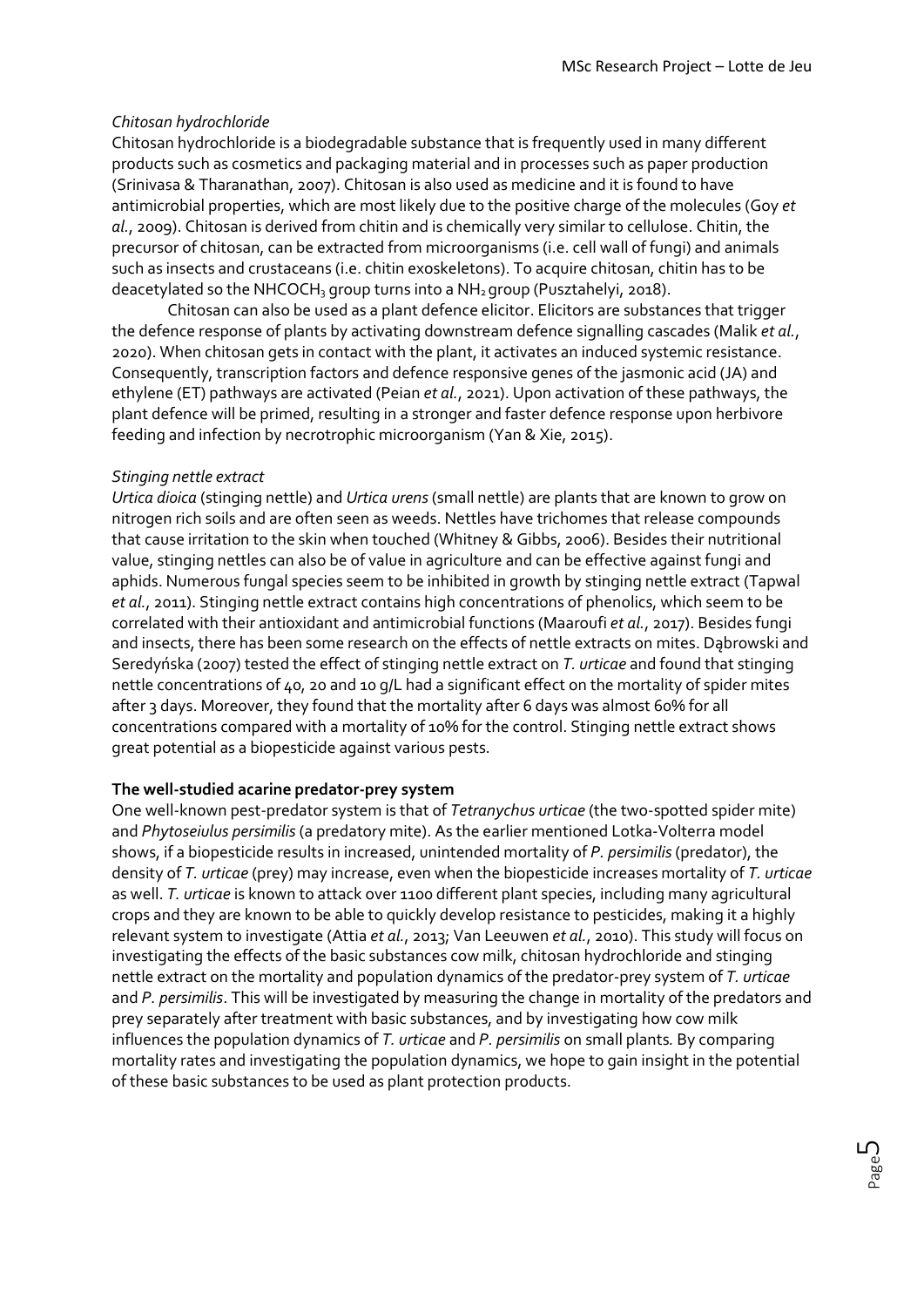## *Materials and methods*

## *Rearing*

Spider mites (*T. urticae* (Van Leeuwen *et al.*, 2004)) were reared on a group of bean plants (*Phaseolus vulgaris* 'Speedy'). Each week the oldest bean plants would be replaced by new clean bean plants to provide new food. The rearing unit was positioned in a climate chamber at 25°C and 60% humidity with 18h of light and 6h of dark. The rearing unit of the predatory mites (*P. persimilis* (Revynthi *et al.*, 2018)) was placed onto a plastic tray inside a climate chamber at 25°C and 60% humidity with 18h of light and 6h of dark. *P. persimilis* was fed three times a week with *T. urticae* on 2-3 bean leaves from the *T. urticae* rearing unit. To make sure the predators could not escape the rearing unit, the tray was placed in a bigger tray with water which was placed inside a small tent.

To reduce variation in susceptibility due to age differences of the mites during the experiments, the hatching of all mites was synchronized, this is called an egg wave. Egg waves of *T. urticae* were made by placing 75 adult females on top of three bean leaves that were placed on cotton wool in a tray with water. After 3 days these females were removed, and the eggs were left for 17 days to develop into adults. New bean leaves were added once per week. Egg waves of *P. persimilis* were obtained by placing invested bean leaves from the *T. urticae* colony in a 15cm diameter Petri dish on top of a layer of Daishin agar 1% (Duchefa Biochemie, The Netherlands, D1004). After cooling down, but before solidifying, the invested bean leaves were placed upside down in the agar. After the agar had solidified, 20 adult female *P. persimilis* were added to the leaves and were removed after 24 hours. The Petri dish was closed with parafilm and placed onto a platform in a tray with water which was positioned inside a small tent, to prevent the mites from escaping. To make sure all mites were adults during the experiments, the eggs were left for 1 week to develop. After around 4-5 days, a new bean leaf with spider mites from the *T. urticae* rearing unit was added to the Petri dish to provide some more food. All egg waves and further experiments were put in climate chambers with 25°C and 60% humidity, 18h of light and 6h of dark.

#### *Basic substances preparation*

The concentrations of the basic substances were based on the concentrations that are already used in practice or mentioned in other research papers and were approved for agricultural usage by the EC (EC 1107/2009). Pasteurized full milk (Melkan, full milk, The Netherlands) was used at a 100% concentration (Ferrandino & Smith, 2007; G. Gupta *et al.*, 2015). Chitosan hydrochloride (DB-CHITIS 3.0 - Charge®, ADAMA) was sprayed with a solution of 1% v/v, based on current greenhouse uses against various fungi (DeBroers, Woodchem, The Netherlands). Stinging nettle extract was prepared following the guidelines of the EC (EC 1107/2009), where 75g fresh material of *Urtica dioica* and/or *Urtica urens* (or 15g dried material) is used. The material is soaked into 1L water for 3-4 days at room temperature and stirred daily. The extract is then filtered, and 5 times diluted. This was done by a local farmer (John Huiberts, The Netherlands), who uses the extract to control aphids in flower bulb fields. Based on the concentrations that he utilizes; a stinging nettle extract solution of 3% v/v was used. When needed, the substances were diluted in water and the control consisted of water.

## *Spraying setup*

To be able to test how both mite species react to different substances, the leaves had to be treated as they would under greenhouse conditions, which is by spraying. Because a Potter spray Tower was not available for usage, we built an alternative method to control the application of the substances and control treatment (Figure 1). For the spraying of the liquids, an airbrush was used (Revell Airbrush 39200) inside a fume hood, where liquid was sprayed with 2.8 bar  $N_2$ . The spraying setup was secured to an iron stand with clamps, the airbrush was clamped at a 45° angle and the nozzle of the airbrush was at a 20cm height above the surface of the fume hood (Figure 1). The placement for the leaf disks was marked on the surface of the fume hood at a 10cm distance from directly under the nozzle of the airbrush (Figure 1). Every replicate was sprayed for 6 seconds. To make sure there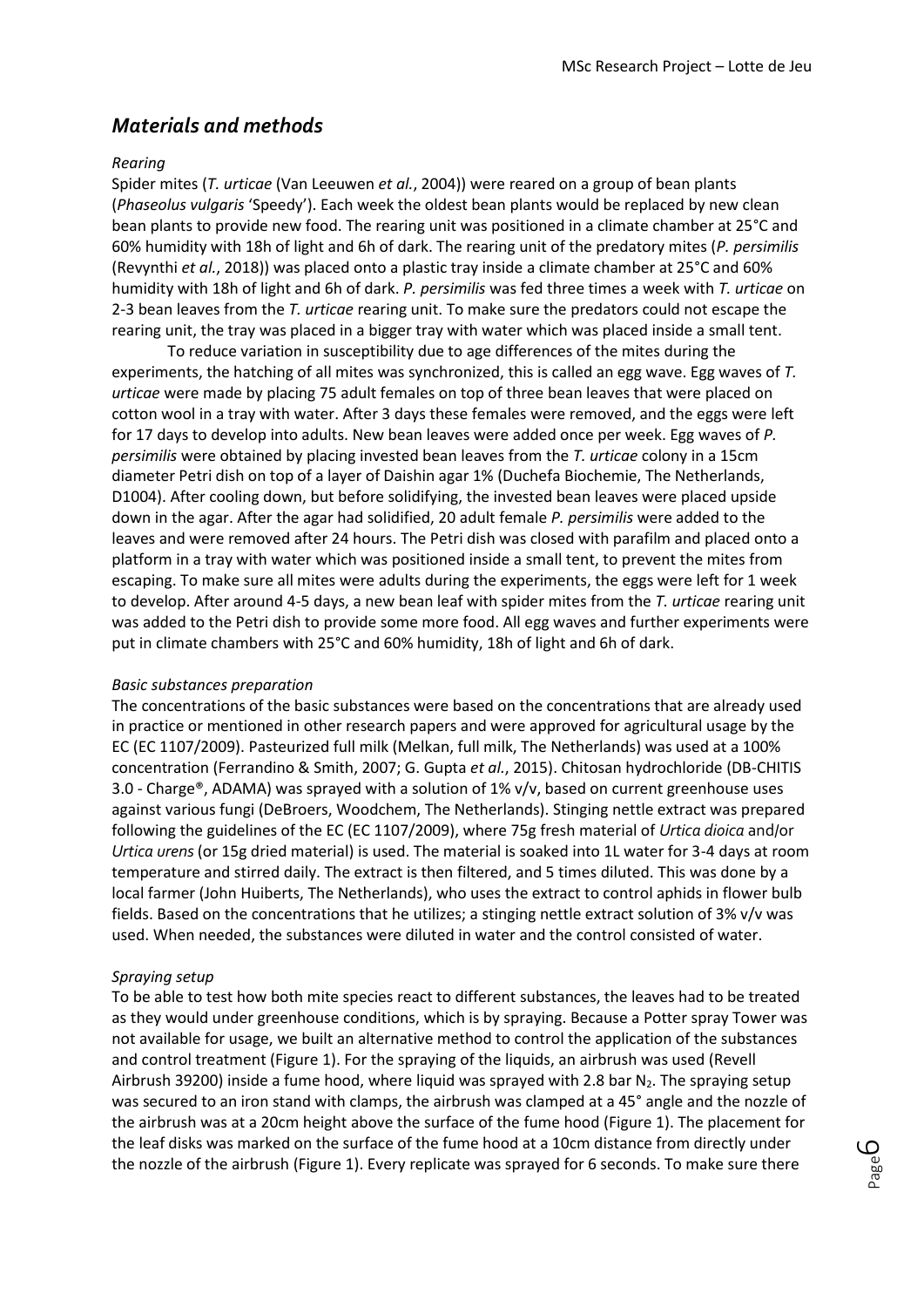was no contamination of the substances with each other, the airbrush was cleaned with acetone and then demi water before and after spraying each substance.

To determine the accuracy of the airbrush, the amount of liquid that was sprayed by the setup was measured. Filter paper (Whatman, 10311809, Grade 597) was cut into Ø 2.5cm discs that represent the size of the leaf discs that were used in the experiments. To make sure the filter paper discs would stay in the right place, a piece of tape was attached to the back. The weight of each filter paper was measured inside an 2mL Eppendorf tube before spraying. The filter paper was attached to a Petri dish and sprayed for 6 seconds with demi water. Next, the filter paper was quickly but carefully removed without touching any other water droplets, put back in the Eppendorf tube and the weight was measured again.

#### *Survival experiments*

To determine the effect of the different substances on *T. urticae* and *P. persimilis*, the effect was first determined for both species separately. For the survival and oviposition experiments with *T. urticae*, 17-day-old spider mites from an egg wave were used.





An airbrush is connected to an iron stand with clamps at a 45° angle. In the Petri dish (a.) leaf disk would be placed in the middle, at 10cm from the airbrush. The nozzle of the airbrush (b.) was at a 20cm height.

Fresh  $\emptyset$  2.5cm bean leaf disk were made and on each leaf disk one spider mite was placed. Per treatment 25 replicates were made and tested. Before every experiment, the variation of the airbrush was measured by spraying 3 filter papers before and after each treatment. After spraying, leaf disks were placed in a Petri dish with water to avoid leaf disk desiccation and escape of the individuals. A piece of cotton wool was placed underneath the leaf disk to keep the leaf from sinking or moving. To easily keep enough water inside the petri dishes, three small holes were made in the bottom of the Petri dishes, and they were placed in a big tray with water. After spraying, the leaves were left to air-dry, put in a climate chamber and the survival and number of eggs was assessed after 24, 48 and 72 hours. Water was added every day to make sure the water level was as high as possible so the mites would not be able to escape.

The same experimental setup was done for the survival experiments with *P. persimilis* with a few changes. The predators were synchronized in age and 7-day old predators were used since they develop quicker into adults. One predatory mite was tested per leaf disks. However, 4 days prior to the experiment the leaf disks had already been prepared and 10-15 *T. urticae* mites had been added to the leaf disks. This was done to make sure there would be an abundance of spider mite eggs for the predators to eat during the experiment. The leaf disks were put on cotton wool in a tray with water to keep them from desiccation. Besides these few changes, the experiment was carried out and the survival was assessed the same way as for the spider mites.

#### *Population dynamics experiment*

To measure the effect of milk on the population dynamics of spider mites and predatory mites for a longer period of time, an experiment was conducted using bean plants. For the experiment, 20 bean plants were grown in a clean climate chamber (25°C and 60% humidity) until they were 3 weeks old. The plants were divided into four treatments with each five replicates (plants). Two groups consisted of plants with only *T. urticae*, with one group sprayed with milk as the treatment and the group sprayed with water as the control. The other two treatments consisted of plants on which *T. urticae*  and *P. persimilis* were both released in a 20:1 ratio, with one group sprayed with milk and the other with water.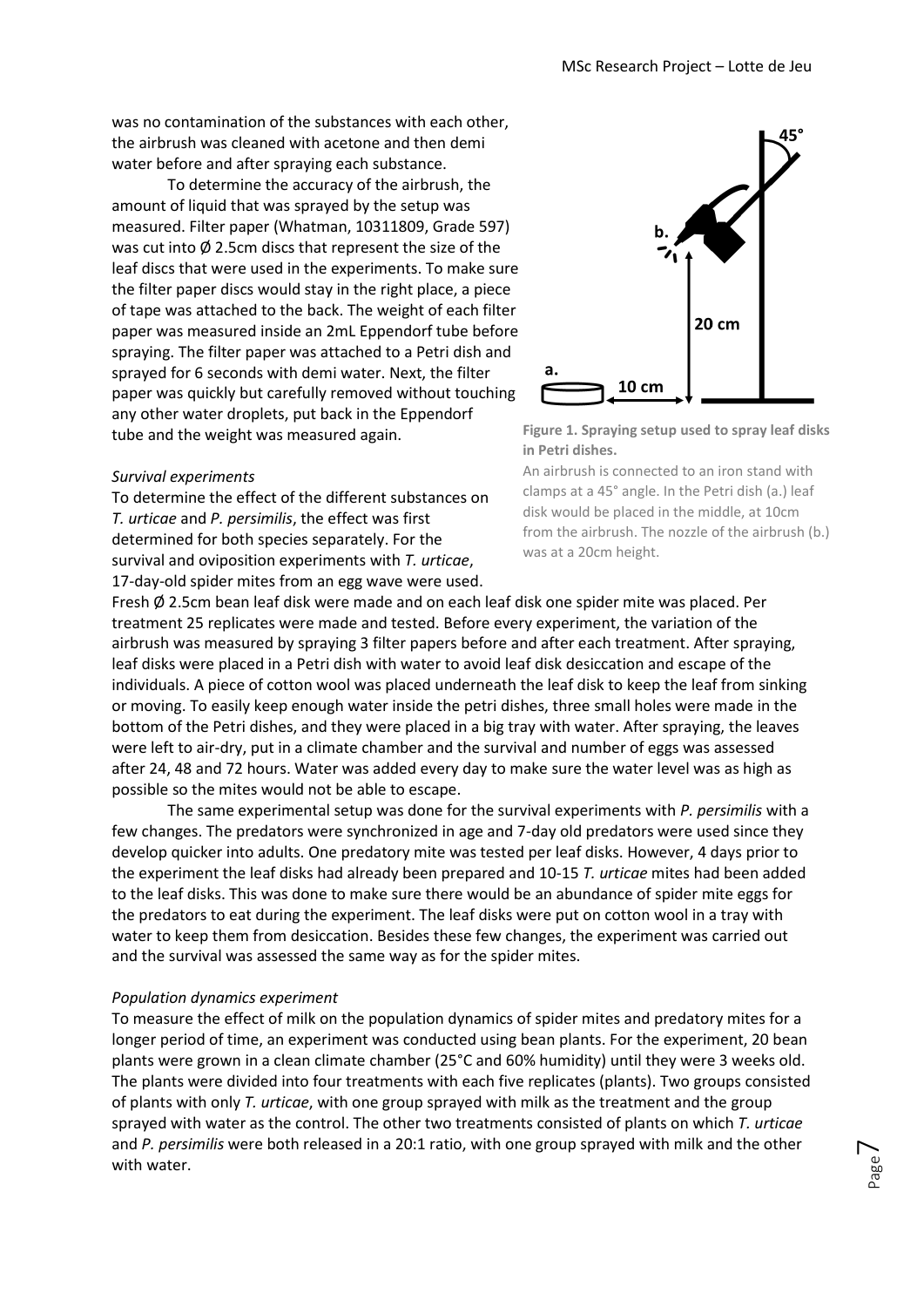At the start of the experiment, 100 spider mites that came from the same leaf from the rearing unit (to minimize variation in age and genetics) were placed on each plant. The spider mites were given time to settle and make web before adding predatory mites. After an initial three days settling period, 5 predatory mites were added to each plant of the two treatments that needed them. The predatory mites were then given half a day to settle as well before spraying took place. All the plants were sprayed in a fume hood using the airbrush with 2.8 bar  $N_2$ .

To ensure that all the leaves were sprayed equally, the airbrush was disconnected from the iron stand and held horizontally, and the plants were slowly turned around during spraying (Figure 2). The airbrush was continuously moved between the bottom of the plant to about 10cm above the plant. To make sure the nozzle was always kept at around 20cm distance from the middle of the plant, a piece of tape was placed on the bottom of the fume hood. Each plant was sprayed with 10mL water or cow milk.

After spraying, the plants were left to air-dry for about an hour and then moved to the climate chamber. Living adult mites from both species were observed twice a week on the intact plants by eye, using a



**Figure 2. Spraying setup of population dynamic experiment**

During spraying the plant was slowly turned around so each part of the leaf was equally sprayed. The airbrush was held at a 20cm distance from the plant which was marked on the ground. During spraying the airbrush was moved up and down the length of the plant till about 10cm above the plant.

bendable desk light and a magnifying glass, and they were counted while observing them for three weeks. It was later decided to also count the number of leaves of each plant. At the start of the fourth week, pictures were taken of the plants.

#### *Data analysis*

To determine if there was a significant difference in the survival probability between the controls and the treatments, R and R studio Version 1.1.463 (R Core Team, 2020) were used with the package survival (Therneau & Grambsch, 2000) to perform a Kaplan-Meier survivorship test on the data. The corresponding package survminer (Kassambara *et al.*, 2021) was used to visualize the data.

To determine if there was an effect of the treatment on oviposition by spider mites, a generalized linear mixed effect model (GLMER) analysis was performed. For the oviposition, all eggs were counted and included in the analysis. Egg counting was stopped the day after a mite had died. If the mites had laid eggs in the same 24 hours that they died, it was assumed that the mite died after 12 hours. Thus, hypothetically the mite could have laid twice as many eggs in 24 hours. Subsequently, the number of eggs were multiplied by 2 to correct for this. Before doing the analysis, the error distribution was visually checked for a normal distribution. A random factor of replicate was added in the model to correct for repeated measures. Separate models were made and compared where the variables of treatment and time were defined as interacting, non-interacting factors, or were left out of the model entirely. These GLMERs were subsequently compared using an ANOVA. Results were considered significant if a p-value of <0.05 was obtained by the ANOVA.

To compare the data of the population dynamics of the four treatments, a linear mixed effects model (lme of the package LMER) was used. The effect of the different treatments was investigated through stepwise model simplification by deletion. First, the model was simplified by grouping the two least significant treatment factors, whereafter, the simplified model was compared with the starting model by ANOVA. If a non-significant p-value was obtained (p>0.05), the model was successfully simplified without loss of explanatory power and the next two treatment factors were grouped. When a significant p-value was obtained ( $p<0.05$ ), the model could not be simplified by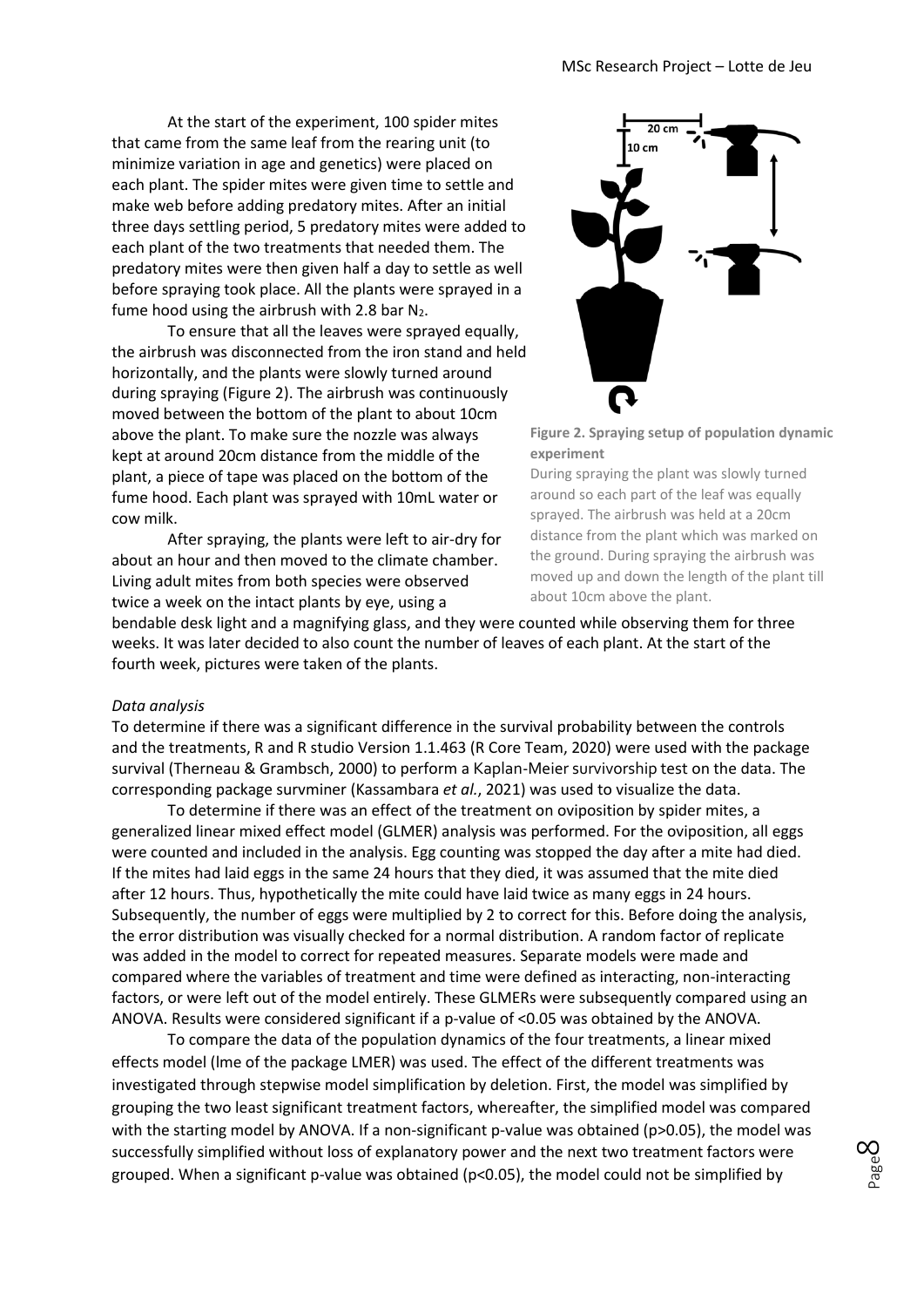pooling the treatment factors, indicating a significant difference between these two treatment groups. This stepwise model simplification was done by pooling all treatment factors in a pairwise manner.

# *Results*

## **The effects of the basic substances on the mortality of** *T. urticae*

Spraying spider mites with cow milk induced significant mortality compared to the spider mites sprayed with water (Figure 3A., Kaplan-Meier survivorship test, Chi<sup>2</sup> = 10.8, d.f. = 1, p = 0.001). The cow milk seemed to glue the mites to the leaves so they often could not move or feed. Spider mites sprayed with chitosan hydrochloride did not show a significantly different mortality than spider mites sprayed with water (Figure 3B., Kaplan-Meier survivorship test, Chi<sup>2</sup> = 3.8, d.f. = 1, p = 0.051). Lastly, spraying spider mites with stinging nettle extract showed no difference in mortality compared to spider mites sprayed with water (Figure 3C., Kaplan-Meier survivorship test,  $Chi^2 = 0.2$ , d.f. = 1, p = 0.7). Spider mites sprayed with stinging nettle extract were observed to get stuck to the leaf, often more than 24h after spraying. It was observed that some mites got stuck to the leaf via an egg that was partly inside their bodies. This meant that the mites could not move or oviposit. Therefore, the same survival analysis was done comparing alive and well mites with mites that were either stuck or dead (instead of comparing alive mites with only dead mites). It was found that the spider mites sprayed with stinging nettle extract did not significantly differ from the spider mites sprayed with water (Kaplan-Meier survivorship test, Chi<sup>2</sup> = 1.2, d.f. = 1, p = 0.3).



**Figure 3. The effects of three basic substances on the survival probability of** *T. urticae***.** The effects of cow milk (A), chitosan hydrochloride (B) and stinging nettle extract (C) on the survival probability of *T. urticae* over time. The control (spraying with water) is represented by the light green line and the different treatments are represented by the red line (n=25).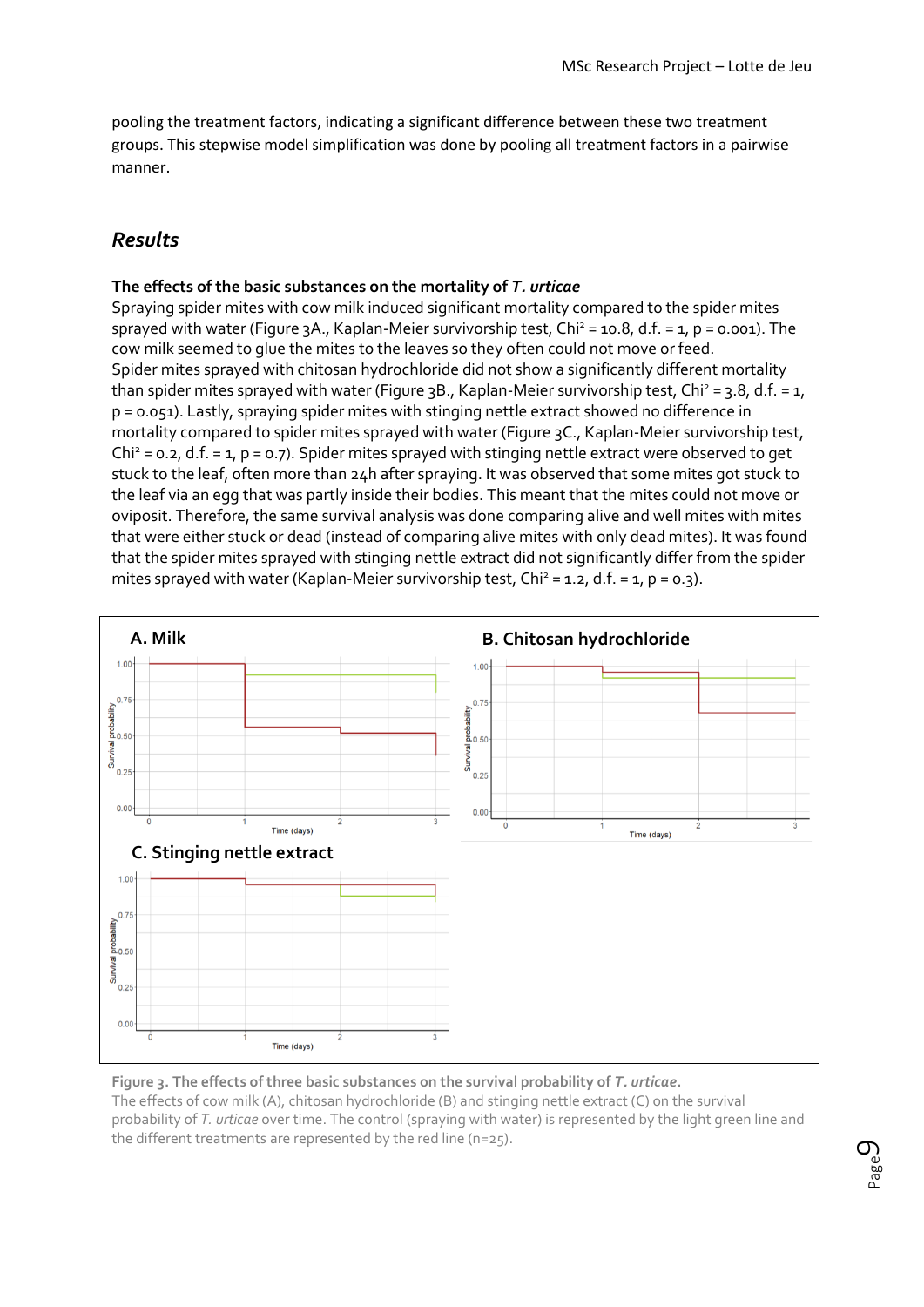## **The effects of the basic substances on the oviposition of** *T. urticae*

The oviposition of the spider mites during the survival experiments was also monitored. Treating spider mites with cow milk resulted in significantly lower oviposition by mites surviving the treatment than by mites that were sprayed with water (Figure 4A., GLMER, Chi<sup>2</sup> = 53.38, d.f. = 3, p < 0.0001). Spraying the mites with chitosan hydrochloride had no different effect on the average oviposition than spraying with water (Figure 4B., GLMER, Chi<sup>2</sup> = 0.42, d.f. = 1, p = 0.517). Lastly, the spider mites treated with stinging nettle extract did not differ in oviposition with spider mites sprayed with water (Figure 4C., GLMER,  $Chi^2 = 0.48$ , d.f. = 1, p = 0.48).





The effects of cow milk (A), chitosan hydrochloride (B) and stinging nettle extract (C) on the oviposition of *T. urticae* over time. The oviposition is displayed as the average number of eggs that has been laid over time. The control (spraying with water) is represented by the light green squares and the different treatments are represented by the red squares. The whiskers show the standard error.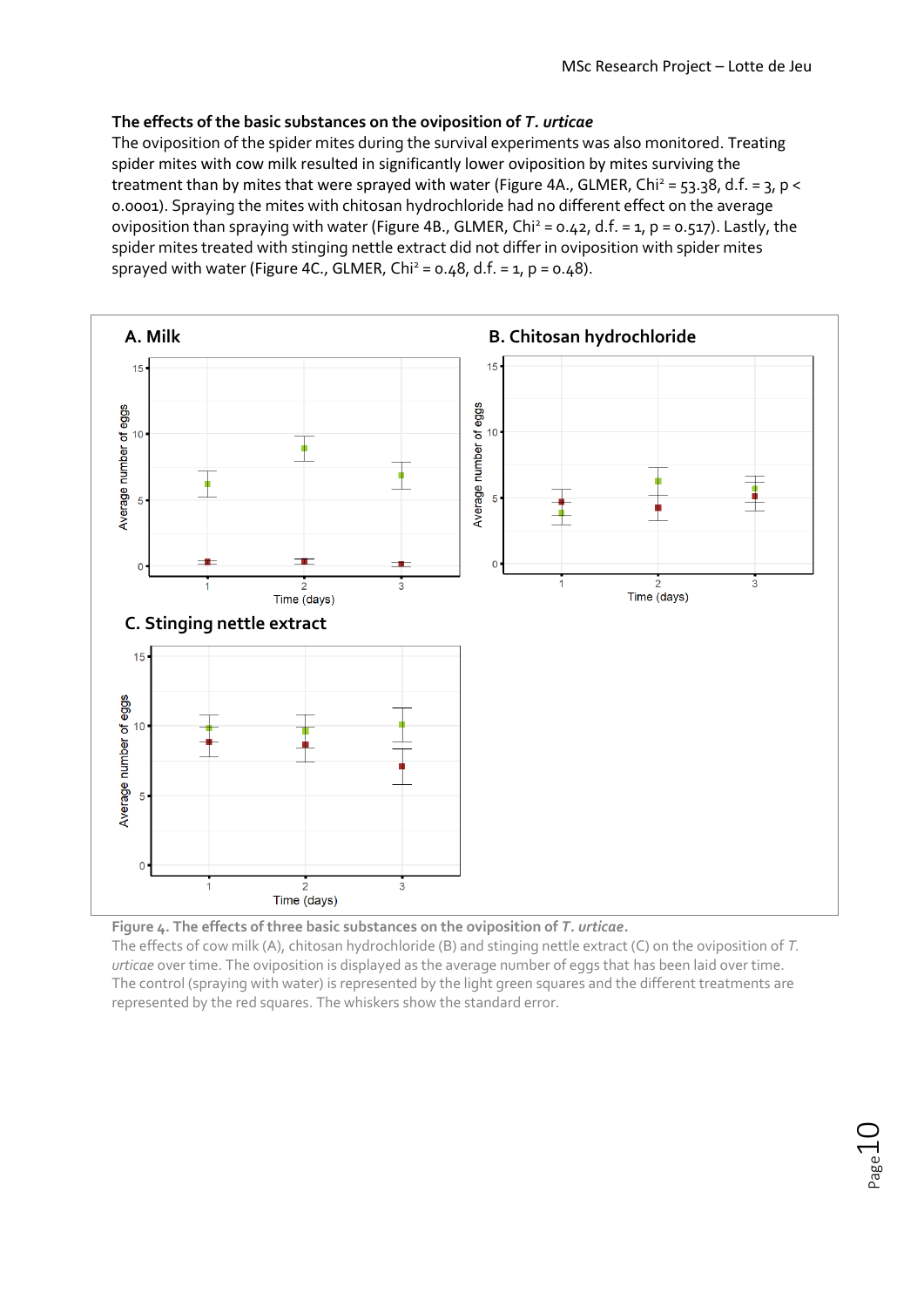$P$ age $11$ 

## **The effects of the basic substances on the mortality of** *P. persimilis*

Spraying predatory mites with cow milk induced significant mortality compared to spraying with water (Figure 5A., Kaplan-Meier survivorship test, Chi<sup>2</sup> = 5.4, d.f. = 1, p = 0.02). The cow milk seemed to also glue some of the predatory mites to the leaves so they could not move or feed. After treating the predatory mites with chitosan hydrochloride or water, there was no difference between the two treatments since there was no mortality at all (Figure 5B.). Lastly, after spraying the predatory mites with stinging nettle extract or water, there was no mortality at all of the predatory mites (Figure 5C.).



**Figure 5. The effects of three basic substances on the survival probability of** *P. persimilis***.** The effects of cow milk (A), chitosan hydrochloride (B) and stinging nettle extract (C) on the survival probability of *P. persimilis* over time. The control (spraying with water) is represented by the light green line and the different treatments are represented by the red line (n=25).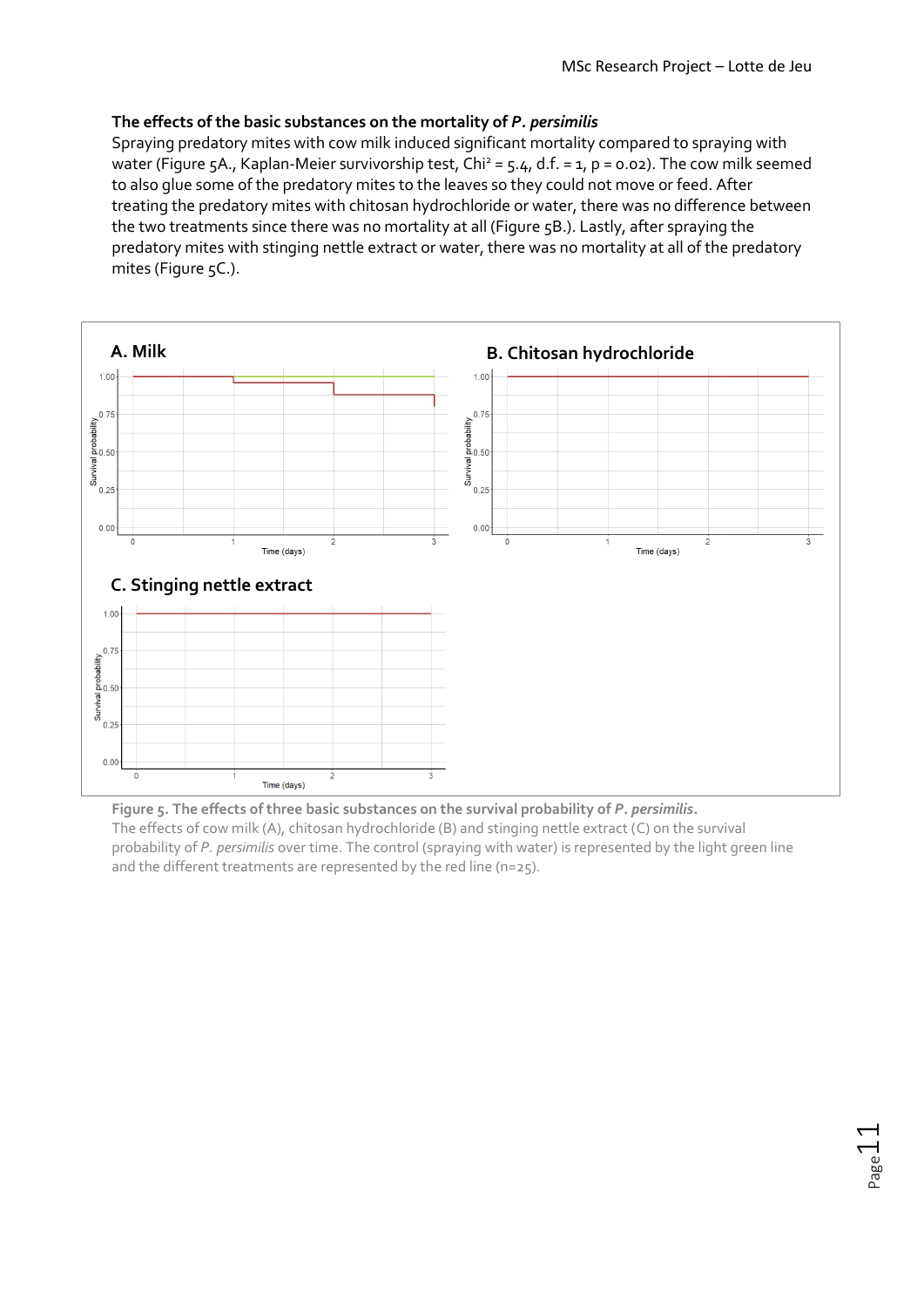## **Effect of cow milk on population dynamics of** *T. urticae* **and** *P. persimilis*

There was no significant difference in the number of spider mites found between the two treatments that were sprayed with water, where one treatment also contained predators and the other one did not (Figure 6A., both dark green lines, LMER, Likelihood ratio = 5.31, d.f. = 14; 11, p = 0.15). There was a significant difference found in the number of spider mites between the two treatments that were sprayed with cow milk, where one treatment also contained predators and the other one did not (Figure 6A., both light pink lines, LMER, Likelihood ratio = 17.8, d.f. = 11; 8, p = 0.0005). There was a significant difference found in the number of spider mites between the water spray treatments and the milk treatment that also contained predators (Figure 6A., the dark green lines compared to the light pink line with dots, LMER, Likelihood ratio = 11.2, d.f. = 11; 8, p = 0.0106).



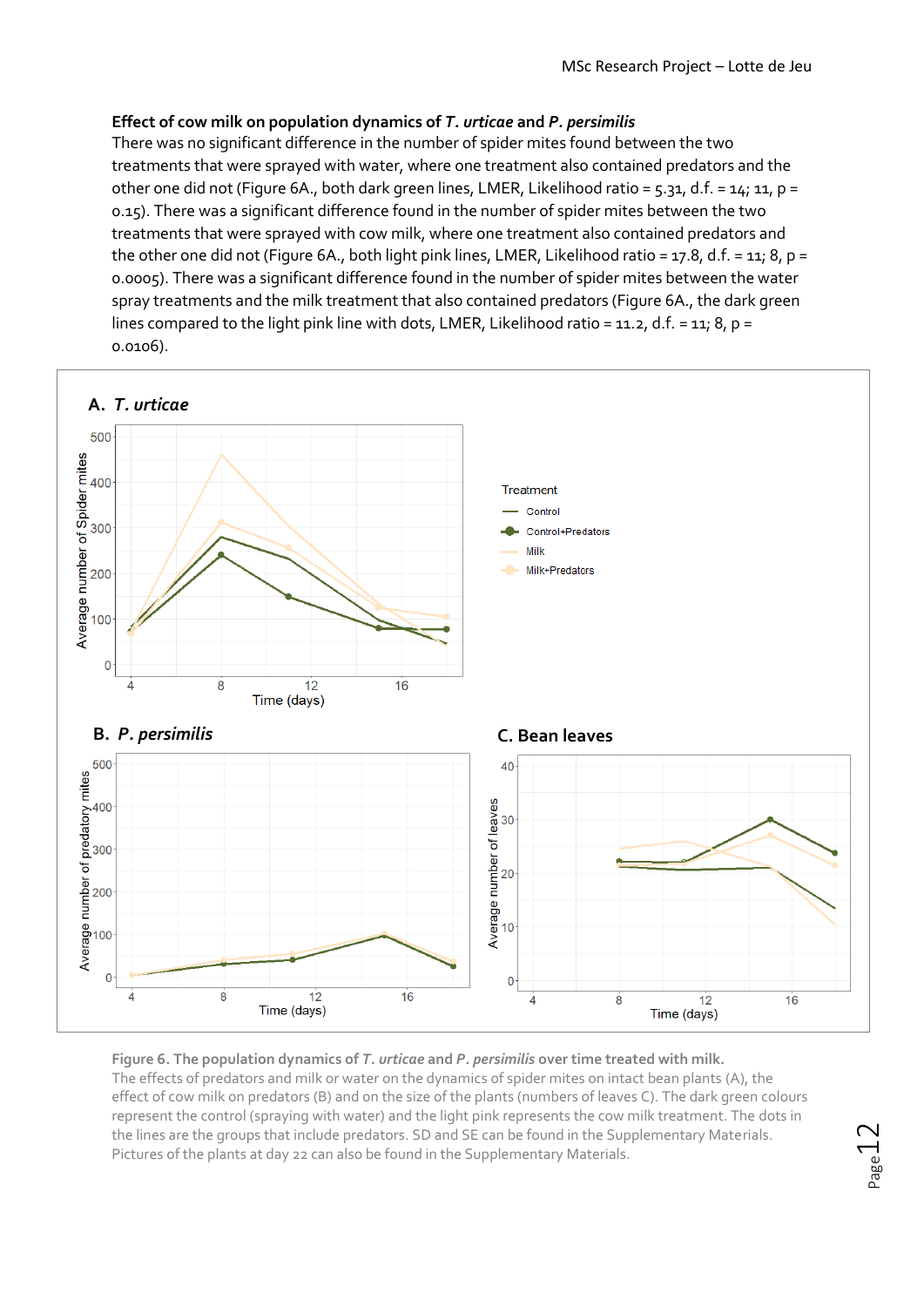There was also a significant difference in the number of spider mites between the water spray treatments and the milk treatment without predators (Figure 6A., the dark green lines compared to the light pink line, LMER, Likelihood ratio =  $15.1$ , d.f. =  $11$ ; 8, p = 0.0018).

There was no significant difference in the number of predators between the treatments sprayed with water and the treatments sprayed with cow milk (Figure 6B., LMER, Likelihood ratio = 0.46, d.f. =  $8$ ;  $7$ ,  $p = 0.50$ ).

There was no significant difference in the average number of leaves per plant between both treatments that included predatory mites (Figure 6C., two lines with dot, LMER, Likelihood ratio = 1.27, d.f. = 10; 8, p =0.530). There was also no significant difference in the average number of leaves per plant between both treatments that had no predatory mites (Figure 6C., two lines without dot, LMER, Likelihood ratio =  $4.26$ , d.f. =  $8$ ;  $6$ ,  $p = 0.119$ ). All the other treatments were significantly different from each other (Table 1., LMER)

| Table 1. P-value table of pairwise model comparison for average number of leaves per treatment.          |
|----------------------------------------------------------------------------------------------------------|
| P-values indicate differences between models where factor 1 and factor 2 were pooled and compared with a |
| null model using LMER.                                                                                   |

| Factor 1               | Factor 2               | Likelihood ratio | d.f.  | P-value |
|------------------------|------------------------|------------------|-------|---------|
| Control                | <b>Milk</b>            | 4.26             | 8,6   | 0.119   |
| Control with predators | Milk with predators    | 1.27             | 10, 8 | 0.530   |
| Control                | Control with predators | 11.11            | 10, 8 | 0.0039  |
| Control                | Milk with predators    | <b>6.80</b>      | 10, 8 | 0.033   |
| Milk                   | Milk with predators    | 13.58            | 10, 8 | 0.0011  |
| Milk                   | Control with predators | 19.28            | 8,6   | 0.0001  |

# *Discussion*

I aimed to investigate the effects of cow milk, chitosan hydrochloride and stinging nettle extract on the survival of *T. urticae* and *P. persimilis*, and on the dynamics of populations of this pest and predator. Full cow milk was found to negatively affect survival of *T. urticae* and *P. persimilis*. In contrast, the concentrations of chitosan hydrochloride and stinging nettle extract used had no significant effect on both species and were therefore not tested further. An experiment on population dynamics of *T. urticae* and *P. persimilis* on small bean plants showed that plants treated with cow milk had a significantly higher density of spider mites, but that milk had no effect on the density of predatory mites. Plant performance, measured as the number of leaves per plant was also not affected by the milk treatment, however, plants with predators kept significantly more of their leaves than the plants without predators.

**Stinging nettle extract and chitosan hydrochloride had no effect in the tested concentrations**

The fact that stinging nettle extract and chitosan hydrochloride had no effect on the mortality of *T. urticae* or *P. persimilis* suggests that the population dynamics of these two species would not be influenced by the use of these basic substances in the tested concentrations. Looking at Equation 1 and 2, this means that the natural growth of prey ( $\alpha x(t)$ ) and the death rate of the predator  $(-\gamma y(t))$  are not changed by the treatment. The predation rate of the predators ( $\beta$ ) and their growth ( $\delta$ ) would probably remain unchanged as well, meaning that the pest density of the prey as well as the density of the predator will stay the same.

Contrary to our findings, Dąbrowski and Seredyńska (2007) showed strong effects of stinging nettle extract against spider mites, but they used higher concentrations. The concentrations used in our study were based on concentrations that are currently used by growers to control aphids. It is most likely that these concentrations were too low to directly affect the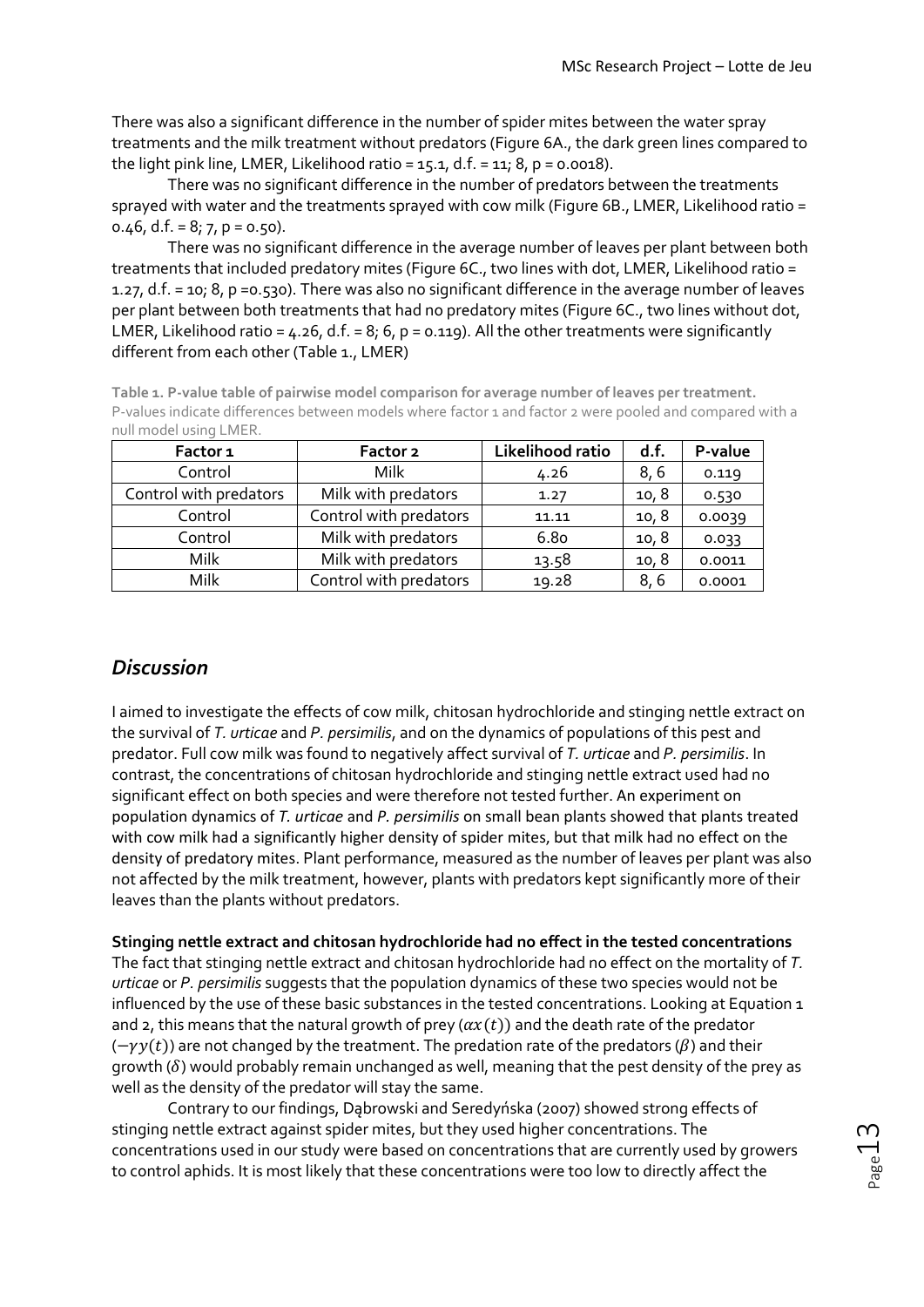mortality of the mites. This means that current uses of stinging nettle extract against fungi or aphids does not unintentionally affect spider mites or *P. persimilis* populations. However, some spider mites were found attached to the leaf through an egg, unable to move or lay more eggs. This suggests that higher concentrations of stinging nettle extract could affect more mites in this way and make them unable to lay more eggs.

Chitosan hydrochloride was found to act as elicitor and prime plants by activating for example the jasmonic acid pathway (Doares *et al.*, 1995). This is found to be highly effective against various fungi species such as *Botrytis cinerea* (Peian *et al.*, 2021). Surprisingly, we found that the same concentrations that prime the plants against fungal growth seem to have no effect on the mortality or oviposition of *T. urticae* and *P. persimilis*. However, with our experimental setup, the plants were not necessarily primed by chitosan since the treatment was applied after the introduction of the mites. This would result in less time for the plant to properly prepare for effective defence against the spider mites. Although chitosan hydrochloride could negatively affect mites indirectly through the activation of plant defence mechanisms, it did not have a direct effect on the mites.

#### **Direct milk spraying acts like glue but affects both mite species**

Cow milk, and especially full milk, is high in sugars and fat, both of which cause stickiness. This property of milk caused spider mites and predatory mites that were directly sprayed with milk to be glued to plant leaves. This caused a discernible increase in mortality rates of both the prey and predatory mites. The fact that both mite species were affected by the milk treatment suggests that it might not result in overall decreases in pest densities. Looking at Equation 1 and 2, in this scenario prey density (α) will decrease, which will not affect the pest equilibrium ( $x^* = \gamma/\delta$ ). Additionally, the predator mortality ( $\gamma$ ) increases with the use of milk, causing  $x^*$  to increase meaning that pest density will increase as well. This means that, in the end, milk will eventually have a negative effect on crop protection and the number of spider mites will increase. The study by Janssen and Van Rijn (2021) supports this by showing that the use of pesticides in the presence of natural enemies is ineffective. Even though milk is not a pesticide it will have the same outcomes on the prey population since it does not leave the predator unharmed.

Similar to our study, Gupta *et al.* (2015) also found that direct treatment with cow milk increased the mortality of spider mites. However, they only tested the direct effect of milk on spider mites. Mites are known to occur at the underside of leaves or in different plant structures to be able to protect themselves. Thus, the mites will not be glued to the leaf and can continue reproducing. In practice it is not possible to directly spray every single mite with cow milk. This shows that additionally to direct survival experiments, population dynamic experiments should be done.

#### **Cow milk has a negative effect on spider mite control**

The population dynamics experiment on small plants indicates that indeed larger-scale spraying does not work. In fact, spider mites were even found to do better when treated with milk. The addition of milk caused the natural growth of the prey ( $ax(t)$ ) to increase. This might be due to a stress response when the spider mites are treated with milk, where they suddenly lay more eggs than the control. This is also known as hormesis and occurs when an organism experiences low amounts of stress due to treatment and can initiate compensatory behaviour, like laying more eggs (Calabrese, 2008; Calabrese & Baldwin, 2002). In the survival experiments, milk was sprayed directly on the spider mites, however, in the population dynamics experiment milk was sprayed on top of the leaves and spider mites have mostly hidden at the underside of the leaves. The spider mites might still have experienced stress from the milk treatment, but they may not have died, like in the survival experiment. Therefore, the spider mites could have laid more eggs due to this small amount of stress when treated with milk compared to the control group. Moreover, with the treatment of milk the natural growth of the prey population in the presence of predatory mites also increased compared to the control treatment with and without predators. This shows that the prey population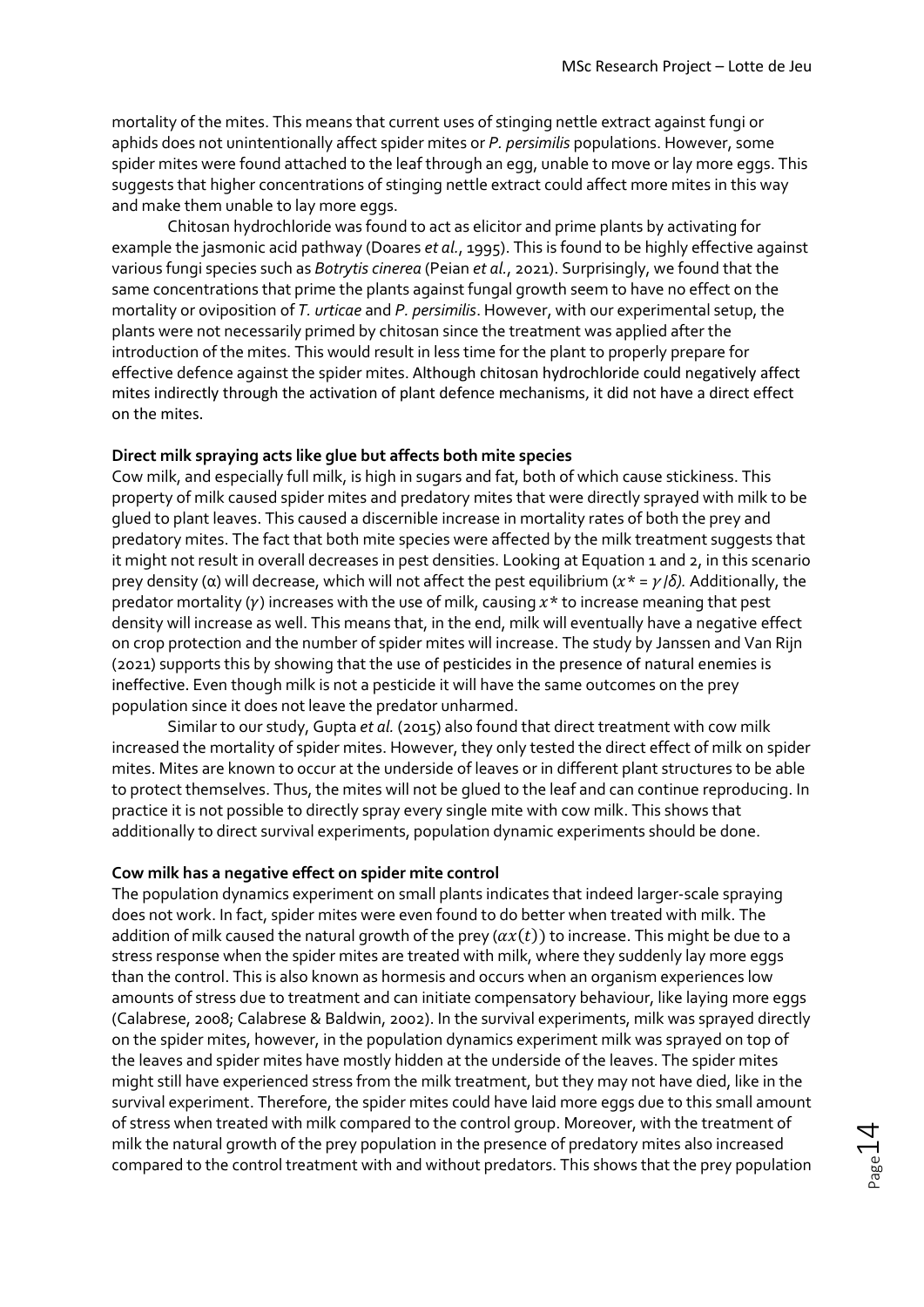will increase in the presence of full cow milk. The death rate of the predator ( $-\gamma y(t)$ ) did not seem to change after treatment with milk in the population dynamic experiment, this might also be due to the fleeing of the predators to the bottom side of the leaves. Contrastingly, the population experiments also showed the positive effect predators can have on the survival of the plants. This is a great example of biological pest control and that it is also a very effective and reliable alternative to spraying (bio)pesticides (Van Lenteren *et al.*, 2020).

Cow milk does not control spider mites, and the experiments showed that it does influence the spider mite population growth. Since milk is also effective against different fungi (Bettiol, 1999; Ferrandino & Smith, 2007), the effect on spider mites populations should be kept in mind when treating crops with milk to inhibit fungal growth. When spider mites and natural enemies are present, treating the plants with milk could lead to population growth of the spider mites, which, in turn, will affect plant survival.

## **Conclusion**

Even though the direct spraying of cow milk did negatively affect the survival and oviposition of individual spider mites, this effect was unable to be replicated on spider mite populations on intact bean plants. Predatory mites were also negatively affected by direct milk treatment and consequently, treatments with milk can result in higher spider mite densities. Cow milk, chitosan hydrochloride and stinging nettle extract were not able to control spider mites, but there are still other basic substances that can potentially be useful in crop protection. More research can be done to explore the potential of other basic substances to protect crops, but it should always consider the effects of these substances on natural enemies and on population dynamics.

## *References*

- Abdel-Baky, N. F., & Abdel-Salam, A. H. (2003). Natural incidence of Cladosporium spp. as a biocontrol agent against whiteflies and aphids in Egypt. *Journal of Applied Entomology*, *127*(4), 228–235. https://doi.org/10.1046/j.1439-0418.2003.00662.x
- Attia, S., Grissa, K. L., Lognay, G., Bitume, E., Hance, T., & Mailleux, A. C. (2013). A review of the major biological approaches to control the worldwide pest Tetranychus urticae (Acari: Tetranychidae) with special reference to natural pesticides: Biological approaches to control Tetranychus urticae. *Journal of Pest Science*, *86*(3), 361–386. https://doi.org/10.1007/s10340- 013-0503-0
- Bass, C., & Jones, C. M. (2018). Editorial overview: Pests and resistance: Resistance to pesticides in arthropod crop pests and disease vectors: mechanisms, models and tools. *Current Opinion in Insect Science*, *27*, iv–vii. https://doi.org/10.1016/j.cois.2018.04.009
- Bettiol, W. (1999). Effectiveness of cow's milk against zucchini squash powdery mildew (Sphaerotheca fuliginea) in greenhouse conditions. *Crop Protection*, *18*(8), 489–492. https://doi.org/10.1016/S0261-2194(99)00046-0
- Calabrese, E. J. (2008). Hormesis: Why it is important to toxicology and toxicologists. *Environmental Toxicology and Chemistry*, *27*(7), 1451–1474.
- Calabrese, E. J., & Baldwin, L. A. (2002). Defining hormesis. *Human and Experimental Toxicology*, *21*(2), 91–97. https://doi.org/10.1191/0960327102ht217oa
- Copping, L. G., & Menn, J. J. (2000). Biopesticides: A review of their action, applications and efficacy. *Pest Management Science*, *56*(8), 651–676. https://doi.org/10.1002/1526- 4998(200008)56:8<651::AID-PS201>3.0.CO;2-U
- Dąbrowski, Z. T., & Seredyńska, U. (2007). Characterisation of the two-spotted spider mite (Tetranychus urticae KOCH, Acari: Tetranychidae) response to aqueous extracts from selected plant species. *Journal of Plant Protection Research*, *47*(2), 113–124.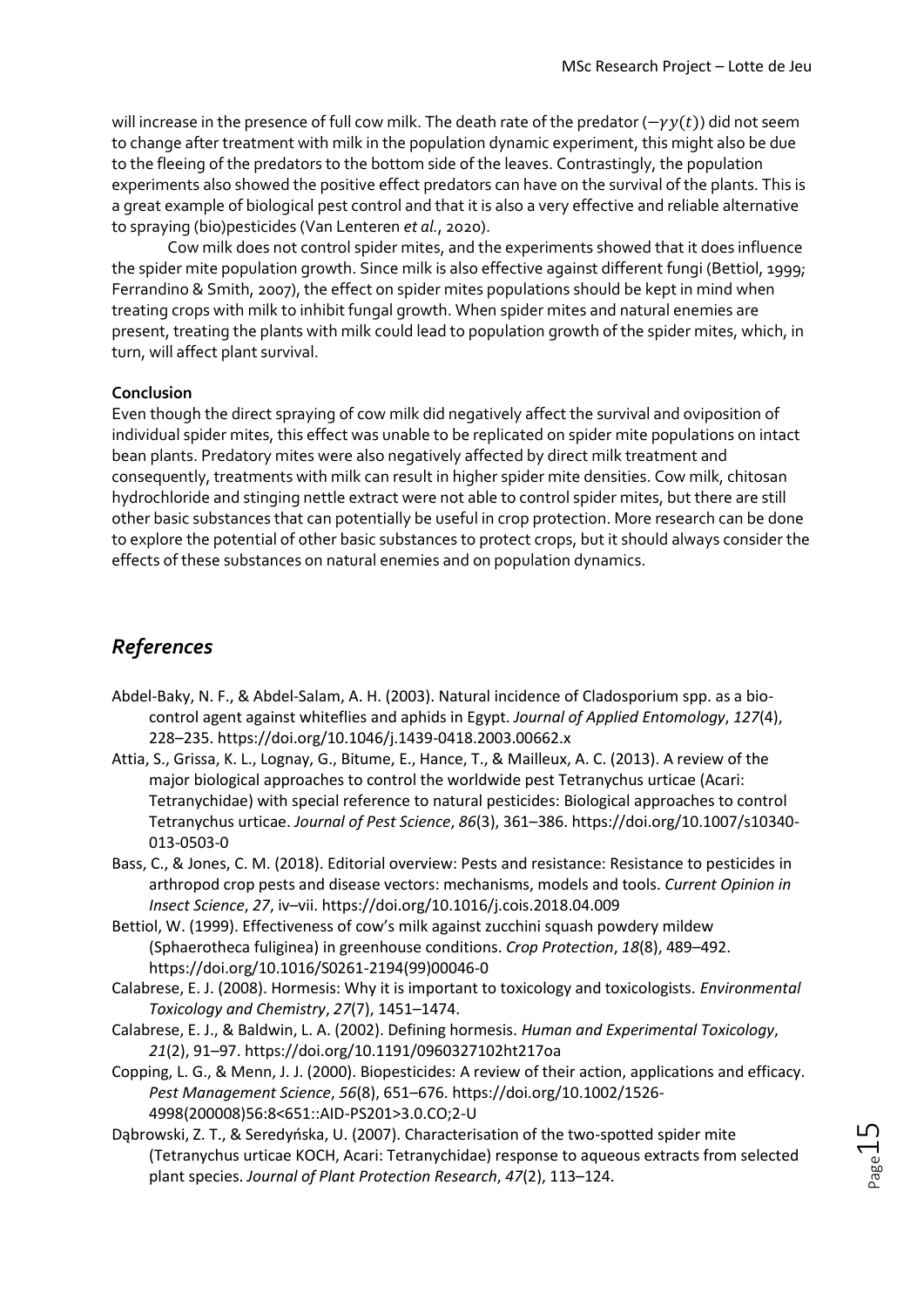- Doares, S. H., Syrovets, T., Weiler, E. W., & Ryan, C. A. (1995). Oligogalacturonides and chitosan activate plant defensive genes through the octadecanoid pathway. *Proceedings of the National Academy of Sciences of the United States of America*, *92*(10), 4095–4098. https://doi.org/10.1073/pnas.92.10.4095
- Eilenberg, J., Enkegaard, A., Vestergaard, S., & Jensen, B. (2000). Biocontrol of pests on plant crops in Denmark: Present status and future potential. *Biocontrol Science and Technology*, *10*(6), 703– 716. https://doi.org/10.1080/09583150020011681
- Eilenberg, J., Hajek, A., & Lomer, C. (2001). Suggestions for unifying the terminology in biological control. *BioControl*, *46*(4), 387–400. https://doi.org/10.1023/A:1014193329979
- Ferrandino, F. J., & Smith, V. L. (2007). The effect of milk-based foliar sprays on yield components of field pumpkins with powdery mildew. *Crop Protection*, *26*(4), 657–663. https://doi.org/10.1016/j.cropro.2006.06.003
- Glare, T., Caradus, J., Gelernter, W., Jackson, T., Keyhani, N., Köhl, J., Marrone, P., Morin, L., & Stewart, A. (2012). Have biopesticides come of age? *Trends in Biotechnology*, *30*(5), 250–258. https://doi.org/10.1016/j.tibtech.2012.01.003
- Goy, R. C., De Britto, D., & Assis, O. B. G. (2009). A review of the antimicrobial activity of chitosan. *Polimeros*, *19*(3), 241–247. https://doi.org/10.1590/S0104-14282009000300013
- Guedes, R. N. C., Smagghe, G., Stark, J. D., & Desneux, N. (2016). Pesticide-Induced Stress in Arthropod Pests for Optimized Integrated Pest Management Programs. *Annual Review of Entomology*, *61*, 43–62. https://doi.org/10.1146/annurev-ento-010715-023646
- Gupta, G., Kaur, G., & Kumar, N. R. (2015). Effect of cow milk on sucking pests and insect predators on rose. *Journal of Eco-Friendly Agriculture*, *10*(2), 145–149.
- Gupta, S., & Dikshit, A. K. (2010). Biopesticides: An ecofriendly approach for pest control. *Journal of Biopesticides*, *3*(1 SPEC.ISSUE), 186–188.
- Hajek, A. E., & Delalibera, I. (2010). Fungal pathogens as classical biological control agents against arthropods. *BioControl*, *55*(1), 147–158. https://doi.org/10.1007/s10526-009-9253-6
- Hardin, M. R., Benrey, B., Coll, M., Lamp, W. O., Roderick, G. K., & Barbosa, P. (1995). Arthropod pest resurgence: an overview of potential mechanisms. *Crop Protection*, *14*(1), 3–18. https://doi.org/10.1016/0261-2194(95)91106-P
- Janssen, A., & van Rijn, P. C. J. (2021). Pesticides do not significantly reduce arthropod pest densities in the presence of natural enemies. *Ecology Letters*, *00*, 1–15. https://doi.org/10.1111/ele.13819
- Kassambara, A., Kosinski, M., & Biecek, P. (2021). *Survminer: Drawing Survival Curves using "ggplot2."* R Package Version 0.4.9. https://cran.r-project.org/package=survminer
- Landis, D. A., Wratten, S. D., & Gurr, G. M. (2000). Habitat Management to Conserve Natural Enemies of Arthropod Pests in Agriculture. *Annual Review of Entomology*, *45*(1), 175–201. https://doi.org/10.1146/annurev.ento.45.1.175
- Lotka, A. J. (1910). Contribution to the Theory of Periodic Reactions. *The Journal of Physical Chemistry*, *14*(3), 271–274. https://doi.org/10.1021/j150111a004
- Maaroufi, L., Sazzad Hossain, M., Tahri, W., & Landoulsi, A. (2017). *Journal of Medicinal Plants Research New insights of Nettle (Urtica urens): Antioxidant and antimicrobial activities*. *11*(4), 73–86. https://doi.org/10.5897/JMPR2016.6278
- Malik, N. A. A., Kumar, I. S., & Nadarajah, K. (2020). Elicitor and receptor molecules: Orchestrators of plant defense and immunity. *International Journal of Molecular Sciences*, *21*(3). https://doi.org/10.3390/ijms21030963
- OECD. (2021). *OECD Guidelines for the Testing of Chemicals*. Accessed 26 Jan 2021. https://www.oecd-ilibrary.org/environment/oecd-guidelines-for-the-testing-ofchemicals\_72d77764-en
- Oerke, E. C. (2006). Crop losses to pests. *Journal of Agricultural Science*, *144*(1), 31–43. https://doi.org/10.1017/S0021859605005708
- Oerke, E. C., & Dehne, H. W. (2004). Safeguarding production Losses in major crops and the role of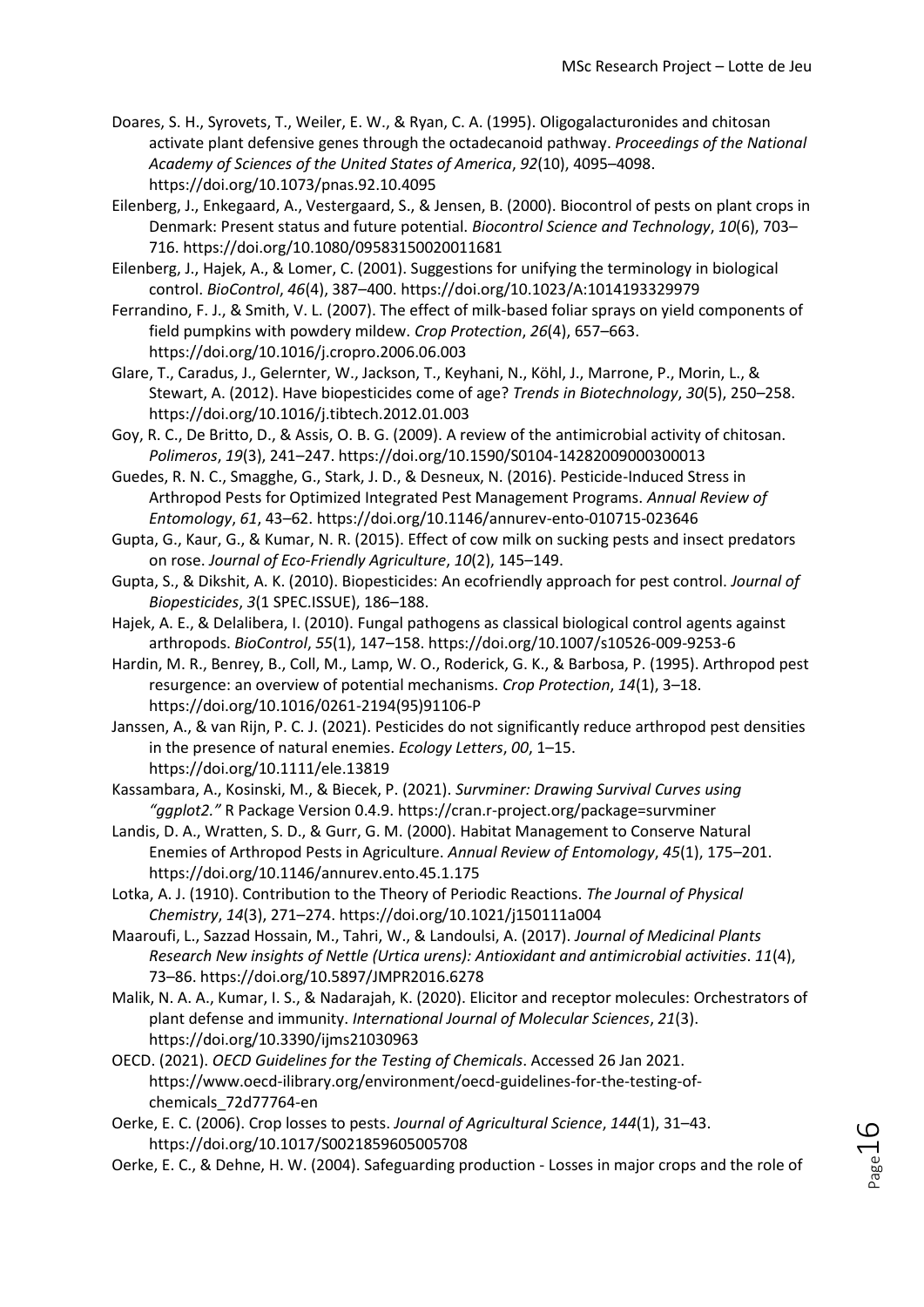crop protection. *Crop Protection*, *23*(4), 275–285. https://doi.org/10.1016/j.cropro.2003.10.001

- Pavela, R., & Benelli, G. (2016). Essential Oils as Ecofriendly Biopesticides? Challenges and Constraints. *Trends in Plant Science*, *21*(12), 1000–1007. https://doi.org/10.1016/j.tplants.2016.10.005
- Peian, Z., Haifeng, J., Peijie, G., Sadeghnezhad, E., Qianqian, P., Tianyu, D., Teng, L., Huanchun, J., & Jinggui, F. (2021). Chitosan induces jasmonic acid production leading to resistance of ripened fruit against Botrytis cinerea infection. *Food Chemistry*, *337*(August 2020), 127772. https://doi.org/10.1016/j.foodchem.2020.127772
- Pickett, C. H., & Gilstrap, F. E. (1986). Inoculative Releases of Phytoseiids (Acari) for the Biological Control of Spider Mites (Acari: Tetranychidae) in Corn. *Environmental Entomology*, *15*(4), 790– 794. https://doi.org/10.1093/ee/15.4.790
- Pusztahelyi, T. (2018). Chitin and chitin-related compounds in plant–fungal interactions. *Mycology*, *9*(3), 189–201. https://doi.org/10.1080/21501203.2018.1473299
- R Core Team. (2020). R: A language and environment for statistical computing. In *R: A language and environment for statistical computing. R Foundation for Statistical Computing, Vienna, Austria*.
- Revynthi, A. M., Egas, M., Janssen, A., & Sabelis, M. W. (2018). Prey exploitation and dispersal strategies vary among natural populations of a predatory mite. *Ecology and Evolution*, *8*(21), 10384–10394. https://doi.org/10.1002/ece3.4446
- Silva, V., Mol, H. G. J., Zomer, P., Tienstra, M., Ritsema, C. J., & Geissen, V. (2019). Pesticide residues in European agricultural soils – A hidden reality unfolded. *Science of the Total Environment*, *653*, 1532–1545. https://doi.org/10.1016/j.scitotenv.2018.10.441
- Srinivasa, P. C., & Tharanathan, R. N. (2007). Chitin/chitosan Safe, ecofriendly packaging materials with multiple potential uses. *Food Reviews International*, *23*(1), 53–72. https://doi.org/10.1080/87559120600998163
- Tapwal, A., Nisha, Garg, S., Gautam, N., & Kumar, R. (2011). In Vitro antifungal potency of plant extracts against five phytopathogens. *Brazilian Archives of Biology and Technology*, *54*(6), 1093–1098. https://doi.org/10.1590/S1516-89132011000600003
- Therneau, T. M., & Grambsch, P. M. (2000). *Modeling Survival Data: Extending the Cox Model*. Springer.
- Topping, C. J., Aldrich, A., & Berny, P. (2020). Overhaul environmental risk assessment for pesticides. *Science*, *367*(6476), 360–363. https://doi.org/10.1126/science.aay1144
- Van Leeuwen, T., Stillatus, V., & Tirry, L. (2004). Genetic analysis and cross-resistance spectrum of a laboratory-selected chlorfenapyr resistant strain of two-spotted spider mite (Acari: Tetranychidae). *Experimental and Applied Acarology*, *32*(4), 249–261. https://doi.org/10.1023/B:APPA.0000023240.01937.6d
- Van Leeuwen, T., Vontas, J., Tsagkarakou, A., Dermauw, W., & Tirry, L. (2010). Acaricide resistance mechanisms in the two-spotted spider mite Tetranychus urticae and other important Acari: A review. *Insect Biochemistry and Molecular Biology*, *40*(8), 563–572. https://doi.org/10.1016/j.ibmb.2010.05.008
- Van Lenteren, J. C., Alomar, O., Ravensberg, W. J., & Urbaneja, A. (2020). Integrated Pest and Disease Management in Greenhouse Crops. In *Integrated Pest and Disease Management in Greenhouse Crops*. https://doi.org/10.1007/978-3-030-22304-5
- van Lenteren, J. C., Bolckmans, K., Köhl, J., Ravensberg, W. J., & Urbaneja, A. (2018). Biological control using invertebrates and microorganisms: plenty of new opportunities. *BioControl*, *63*(1), 39–59. https://doi.org/10.1007/s10526-017-9801-4
- Whitney, P. J., & Gibbs, G. (2006). The common stinging nettle: Resource or risk? *Biologist*, *53*(4), 178–182.
- Yan, C., & Xie, D. (2015). Jasmonate in plant defence: Sentinel or double agent? *Plant Biotechnology Journal*, *13*(9), 1233–1240. https://doi.org/10.1111/pbi.12417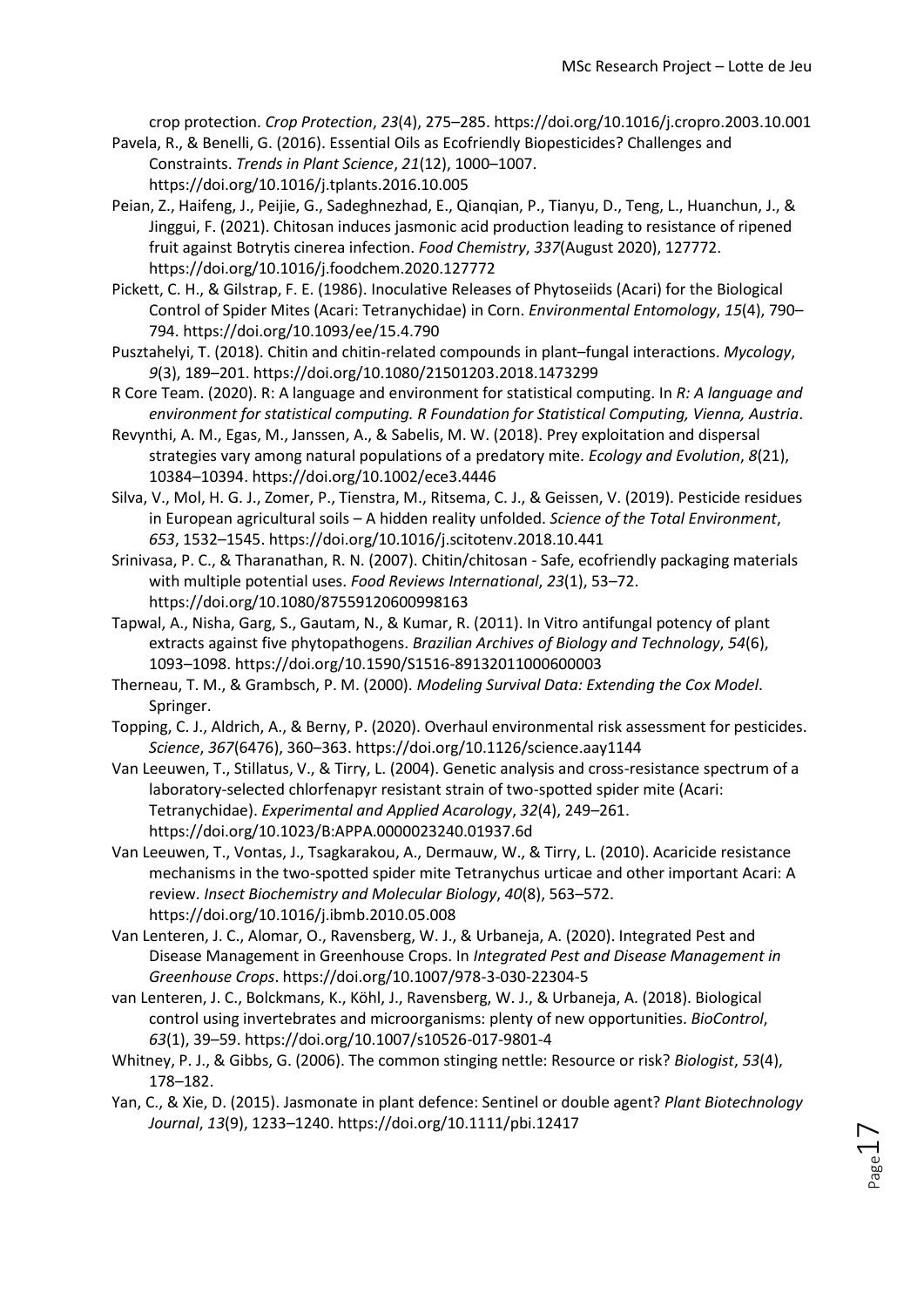# *Supplementary materials*

**Material 1.** Standard deviation (SD) and standard error (SE) from the population dynamics experiment (Figure 6).

| A. Spider mites  |             |           |           |  |
|------------------|-------------|-----------|-----------|--|
| <b>Treatment</b> | <b>Time</b> | <b>SD</b> | <b>SE</b> |  |
| Control          | 4           | 8.792042  | 3.931921  |  |
| Control          | 8           | 109.8704  | 49.13553  |  |
| Control          | 11          | 86.37303  | 38.62719  |  |
| Control          | 15          | 28.20106  | 12.6119   |  |
| Control          | 18          | 22.36515  | 10.002    |  |
| Control+Pred     | 4           | 8.258329  | 3.693237  |  |
| Control+Pred     | 8           | 39.4487   | 17.642    |  |
| Control+Pred     | 11          | 22.15664  | 11.07832  |  |
| Control+Pred     | 15          | 23.43786  | 13.53186  |  |
| Control+Pred     | 18          | 16.64332  | 9.609024  |  |
| Milk             | 4           | 11.25611  | 5.033885  |  |
| Milk             | 8           | 128.8379  | 57.61805  |  |
| Milk             | 11          | 88.63521  | 39.63887  |  |
| Milk             | 15          | 48.1643   | 21.53973  |  |
| Milk             | 18          | 23.04778  | 10.30728  |  |
| Milk+Pred        | 4           | 1.949359  | 0.87178   |  |
| Milk+Pred        | 8           | 52.23696  | 37.40642  |  |
| Milk+Pred        | 11          | 142.838   | 13.53622  |  |
| Milk+Pred        | 15          | 25.64761  | 11.56623  |  |
| Milk+Pred        | 18          | 40.86808  | 13.05118  |  |

# **A. Spider mites**

## **B. Predators**

| <b>Treatment</b> | Time | <b>SD</b> | <b>SE</b> |
|------------------|------|-----------|-----------|
| Control          | 4    | 0.547723  | 0.244949  |
| Control          | 8    | 6.534524  | 2.922328  |
| Control          | 11   | 10.87428  | 5.437141  |
| Control          | 15   | 14.57166  | 8.412953  |
| Control          | 18   | 10.14889  | 5.859465  |
| Milk             | 4    | 0.547723  | 0.244949  |
| Milk             | 8    | 7.648529  | 3.652396  |
| Milk             | 11   | 10.82589  | 7.416198  |
| Milk             | 15   | 22.11334  | 7.125853  |
| Milk             | 18   | 27.51908  | 3.844188  |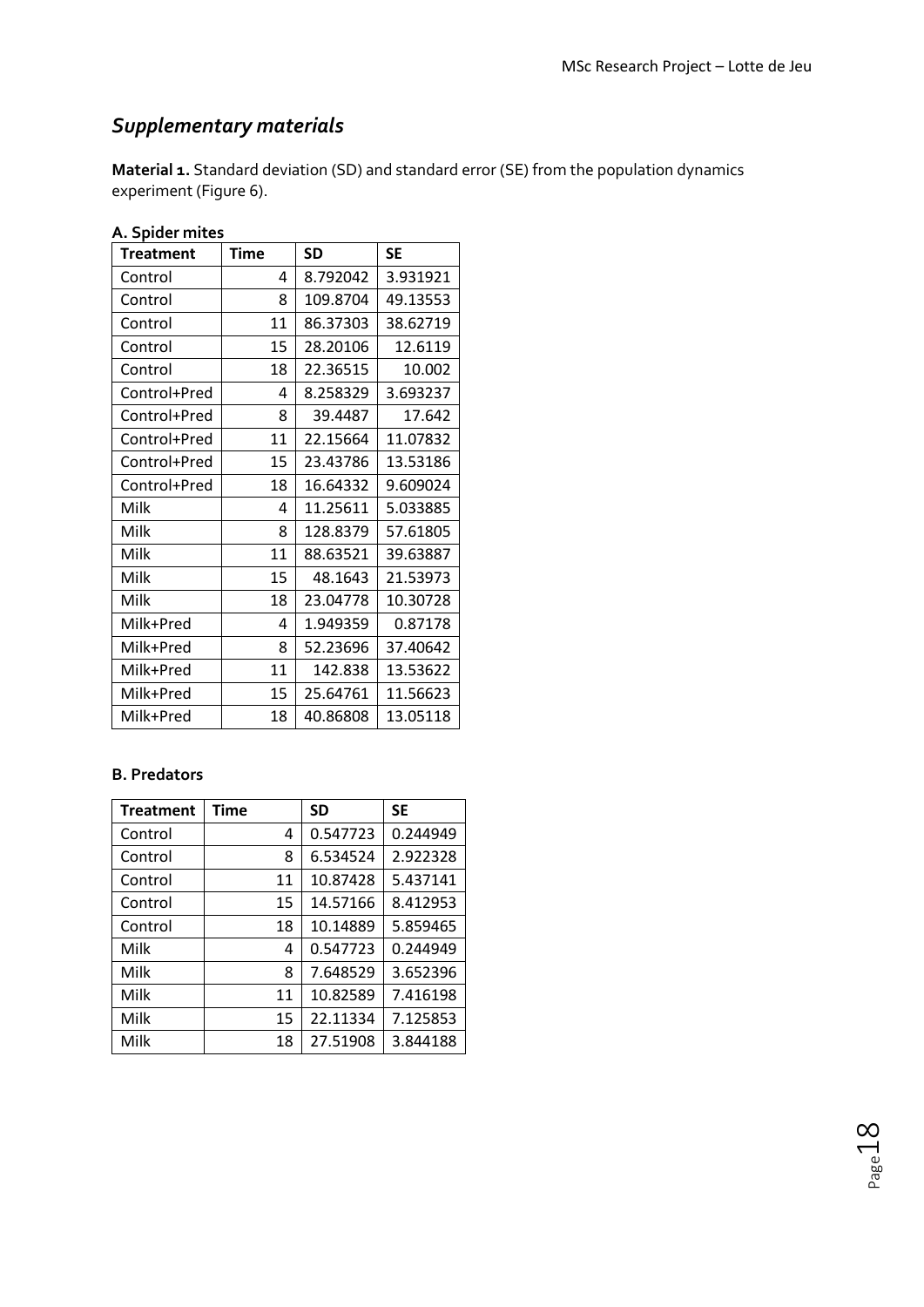## **C. Leaves**

| <b>Treatment</b> | Time | <b>SD</b> | <b>SE</b> |  |
|------------------|------|-----------|-----------|--|
| Control          | 4    | NА        | <b>NA</b> |  |
| Control          | 8    | 3.898718  | 1.74356   |  |
| Control          | 11   | 3.286335  | 1.469694  |  |
| Control          | 15   | 8.3666    | 3.741657  |  |
| Control          | 18   | 4.615192  | 2.063977  |  |
| Control+Pred     | 4    | <b>NA</b> | <b>NA</b> |  |
| Control+Pred     | 8    | 3.49285   | 1.56205   |  |
| Control+Pred     | 11   | 1.414214  | 0.707107  |  |
| Control+Pred     | 15   | 4.582576  | 2.645751  |  |
| Control+Pred     | 18   | 5.507571  | 3.179797  |  |
| Milk             | 4    | ΝA        | <b>NA</b> |  |
| Milk             | 8    | 4.615192  | 2.063977  |  |
| Milk             | 11   | 2.12132   | 0.948683  |  |
| Milk             | 15   | 6.83374   | 3.056141  |  |
| Milk             | 18   | 3.04959   | 1.363818  |  |
| Milk+Pred        | 4    | <b>NA</b> | <b>NA</b> |  |
| Milk+Pred        | 8    | 4.393177  | 1.74356   |  |
| Milk+Pred        | 11   | 2.683282  | 0.866025  |  |
| Milk+Pred        | 15   | 4.123106  | 3.605551  |  |
| Milk+Pred        | 18   | 5.899152  | 3.666667  |  |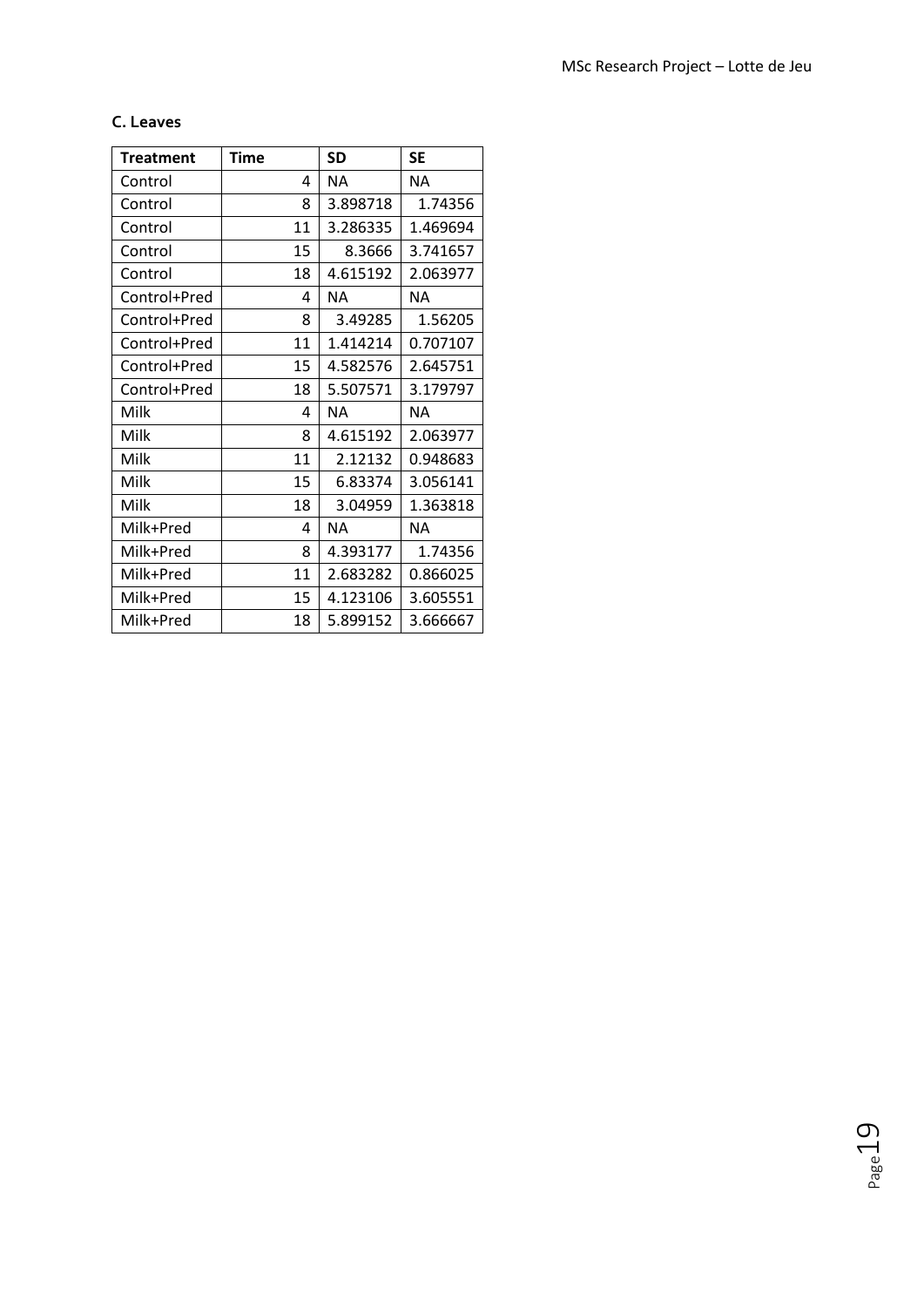**Material 2.** At the end of the population dynamic experiment at day 22, pictures were taken of all the plants. Treatment A misses 2 replicates due to contamination with thrips.



**A. Control sprayed, spider mites + predator**

**B. Milk sprayed, spider mites + predator**